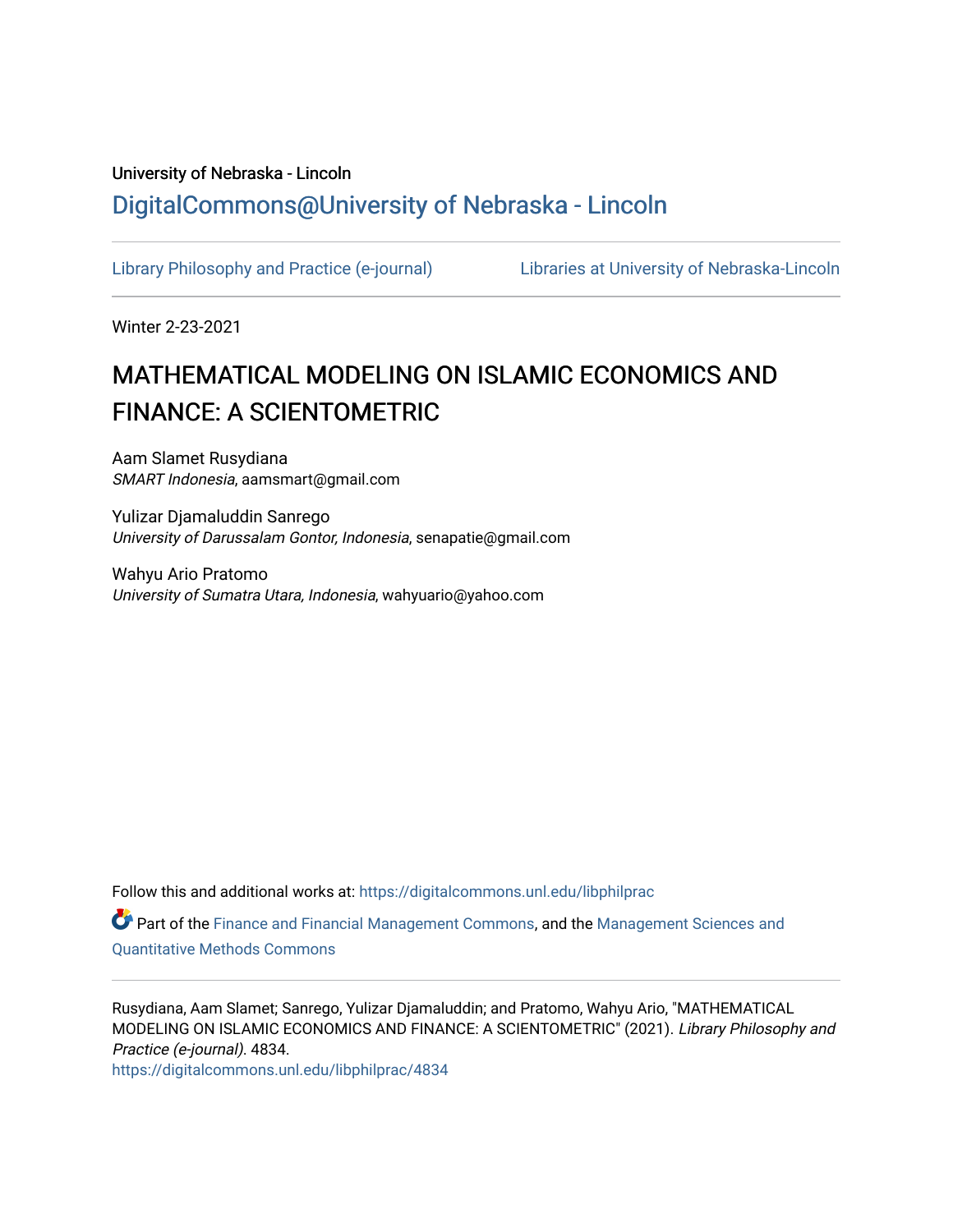## **MATHEMATICAL MODELING ON ISLAMIC ECONOMICS AND FINANCE: A SCIENTOMETRIC**

#### **Aam Slamet Rusydiana<sup>1</sup> , Yulizar Djamaluddin Sanrego<sup>2</sup> , Wahyu Ario Pratomo3\***

<sup>1</sup>Sharia Economics Applied Research & Training (SMART), Indonesia, Email[: aamsmart@gmail.com.](mailto:aamsmart@gmail.com) <sup>2</sup>University of Darussalam Gontor, Indonesia, Email: [senapatie@gmail.com.](mailto:senapatie@gmail.com) 3\*University of Sumatra Utara, Indonesia, Email: [wahyuario@yahoo.com](mailto:solihah.sr@gmail.com)*.*

#### **Abstract**

*This study aims to determine the development map of mathematic model in islamic economics and finance research that is indexed by Dimensions with the keyword "Mathematical in Islamic economics finance". The data analyzed were 76 selected publications. The development map of mathematic model in islamic economics and finance research analyzed using the Biblioshiny-R and VOSviewer application program to find out the bibliometric map. The results showed that the number of publications on the development of mathematic model in islamic economics and finance research from 1980-2020 experienced a significant increase and the highest impact were published in International Journal of Islamic and Middle Eastern Finance and Management. Network visualization showed that the map of the development of mathematic model in islamic economics and finance research was divided into 3 clusters. The majority of research is related to modeling of Profit Loss Sharing (PLS) schemes. Islamic bank financing is still an interesting trend topic in recent research. However, despite the development of using mathematical model in those researches, the approach tends to be adaptive (inductive) from conventional models that already exist. A challenge to review the mainstream model need to be further critically reviewed.* 

**Keywords**: *Mathematical Model; Islamic Economics & Finance; Bibliometric; Scientometric*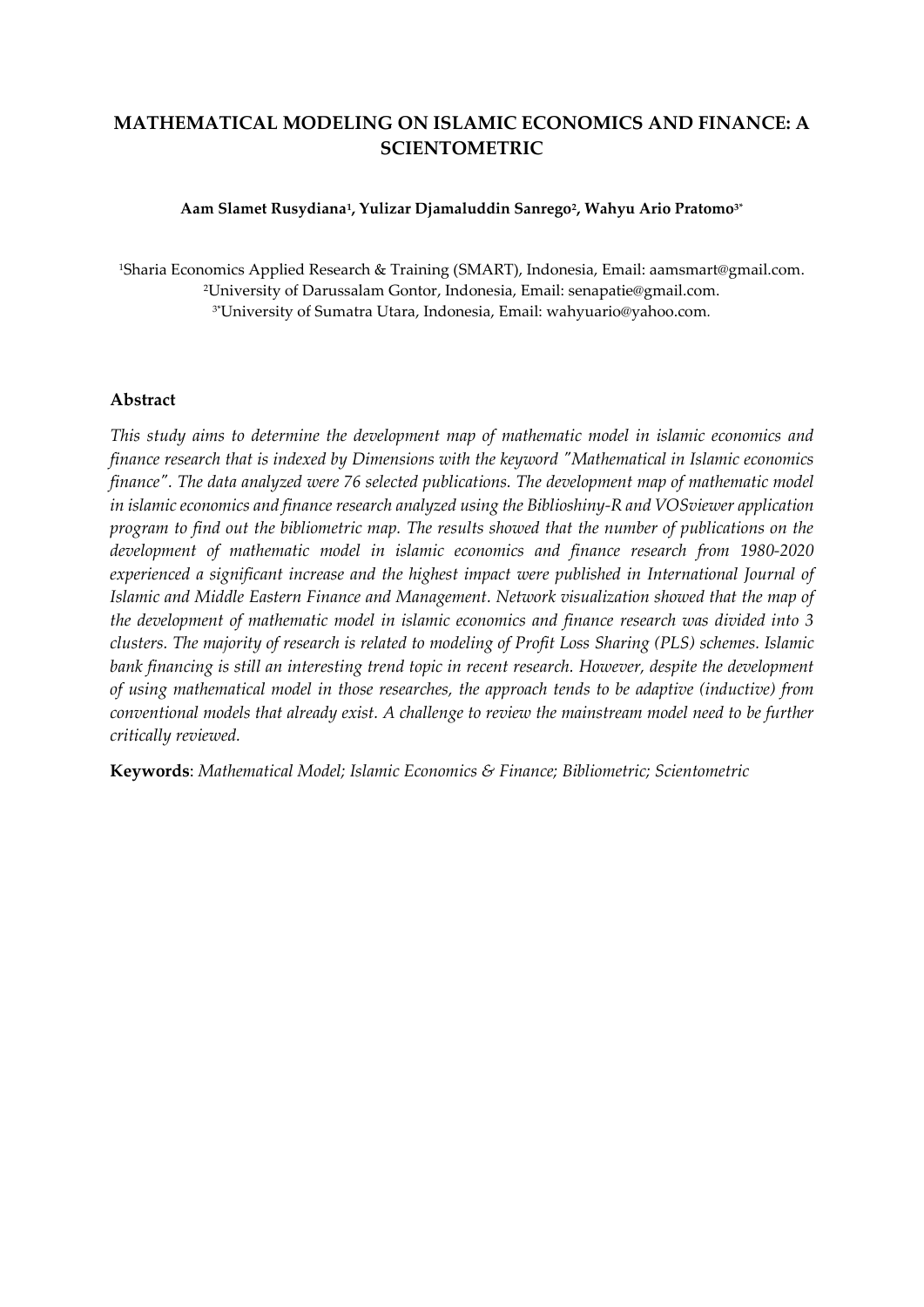#### **INTRODUCTION Background**

The growth of the Islamic finance industry must be supported by economic development and Islamic finance in theory. The practice and theory of Islamic economics and finance must go hand in hand so that a practical-implementative manifests itself from the application of science at the theoretical-level. Based on this argument, researches on the development of Islamic economicknowledge are very important. In terms of Islamic economic and financial development that is academic-theoretical, Islam has its own paradigm, namely an approach through Islamic economic experiences (behavior) in the past to study the current hot issues that are happening in the field. Then the problem is analyzed with a contemporary economic approach with modern analytical tools that will produce postulates, axioms and Islamic economic theory as a result of empirical experience. Theory testing is done to find the deficiencies of the theory so that it can be evaluated so that the Islamic economic theory model obtained can be better and relatively applicable in many places and times. Among these processes there is the role of mathematical modeling that can be used for testing calculations and describing economic assumptions.

Mathematical modeling in Islamic economics and finance is a mathematical application consisting of real or complex numbers, vectors, matrices, symbols, mathematical operations, and others that form a model that can explain the conditions of an Islamic economic and financial problem (Mirakhor & Krinchene, 2014). Then in the perspective of Islamic economics and finance, students or professionals need the ability to calculate mathematics and statistics used to complete tasks both in financial institutions and non-financial institutions. Without calculation skills, students and professionals will not be able to manipulate economic and financial data.

Financial institutions such as pension fund institutions, securities companies, insurance companies, and asset management companies that require actuarial knowledge, investment modeling, and risk management. Professionals may be quite satisfied with the standards provided by their company and the software used to process data and complete calculation tasks plus the availability of the internet which makes it easy to obtain calculation results quickly and easily. However, it is very important to understand the theory underlying mathematical calculation procedures. Then the development of mathematics and modeling has progressed and even training on the application of mathematical models has been done, but unfortunately not many applications of mathematical modeling on topics relevant to Islamic economics and finance. From this background, the authors are interested in discussing the development of the application of mathematical models in Islamic economic and financial research that has been indexed by Dimensions since 1980 until 2020 with 76 selected publications. So far, there is still very little or even no research that maps research and studies related to the use of mathematical models in research on Islamic economics and finance. Therefore, this study becomes important to do to fill the research gap.

This study aims to determine the map of research developments related to the application of mathematical models in Islamic economic and financial research that are indexed by Dimensions using VOSviewer and Biblioshiny-R software. This analysis is called bibliometric analysis. In addition, prior to bibliometric analysis, publications related to mathematical models in Islamic economic and financial research that were indexed by Dimensions were analyzed based on text mining, namely Meta Analysis. Matters presented in the meta-analysis are related to publication, year of publication, country case studies, number of article authors, research topics, citations, and methodological approaches used by paper related to the application of mathematical models in Islamic economic and financial research.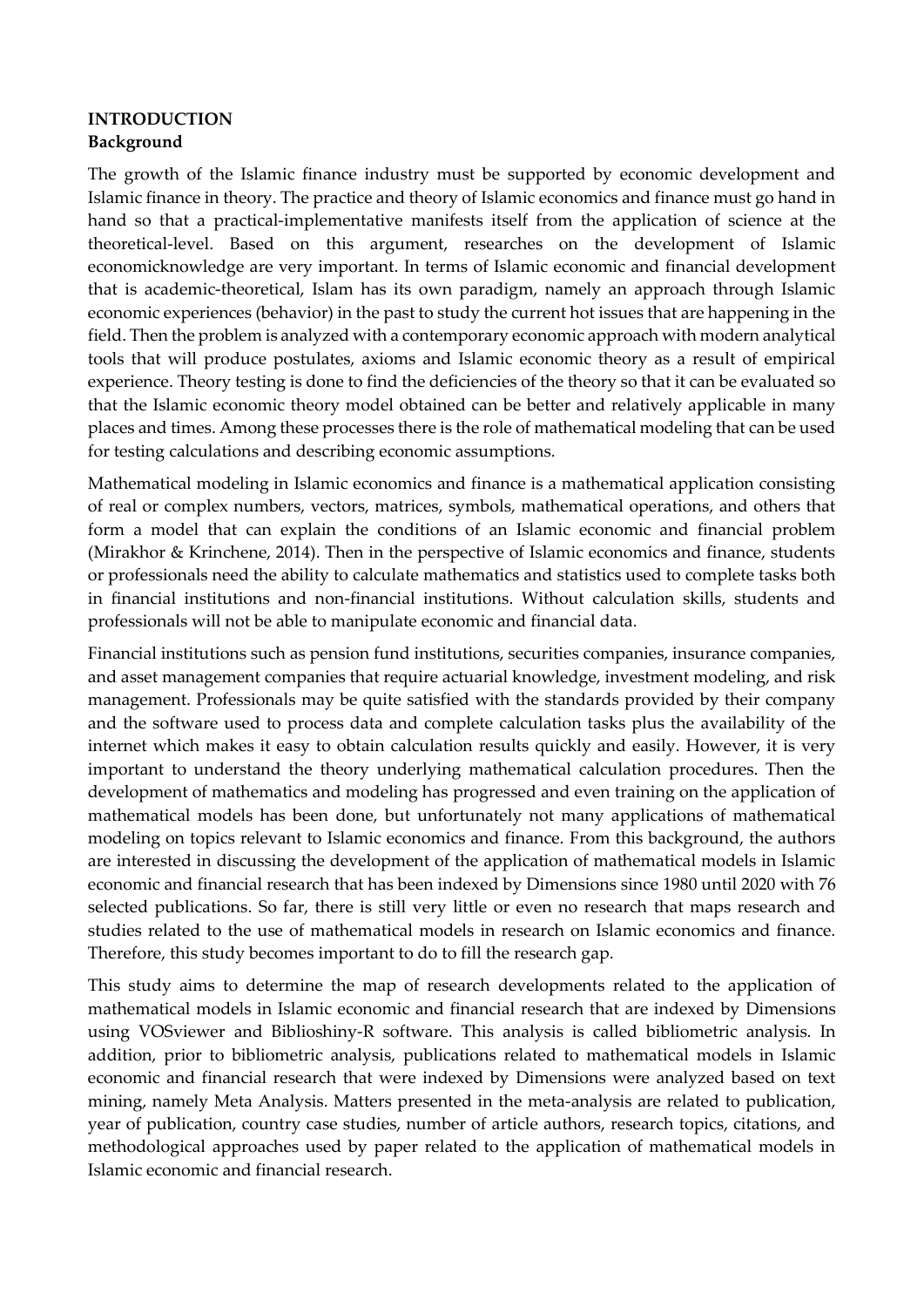#### **LITERATURE REVIEW**

In general, the notion of a model is an attempt to create a replica or imitation of a social phenomenon or natural event. There are three types of models namely physical models, anological models and mathematical models. Physical modeling is used to simulate the space or domain in which the phenomenon occurs while anological modeling is carried out by analogizing phenomena with other phenomena to then construct the physical model. The replica of mathematical model is implemented by describing phenomena in a set of equations. The suitability of the model for the phenomenon depends on the accuracy of the formulation of mathematical equations in describing the phenomena that are imitated (Luknanto, 2003).

Mikrakhor and Krinchene (2014) explain a model that presents a theory and simplifies the situation that occurs in the field by describing it into an equation. It is written in the form of formulas that are compared with the explanation of the description of long words. Economics is closely related to the use of mathematical functions and models. Some examples of important and often used functions are demand and supply functions, budget functions, production possibilities curve functions, production functions, and other economic functions.

Another aim of mathematical approach is to derive a set of conclusions or theorems from a given set of assumptions or postulates Chiang (2005). Instead, any worldviews where set of assumptions or postulates as a point of embarkation should be critically reviewed. In this context, economics is instilled by values which is derived from a certain worldview. In other words, the normative values/ethics which are derived from a particular worldview will come up with theoretical differences, including mathematical model. Mathematical model which derived from Western worldview will certainly claimed that economics shall be positive science devoid of value judgment.

Unfortunately, there are many researches in Islamic economic and financial are still working on conventional mathematical model. The model that presents a theory is mainly developed within the framework of Western worldview. There is a tendency for the scientification process of economics based on secular values to eliminate the vision or purpose of life of a Muslim.

Al-Attas (1995) asserts that the stage of islamization is a solution to organize science to fit the moral message of the Qur'an which does not recognize dichotomy. Islamic economics will not provide a conventional dichotomic customary space between substantive and normative descriptions in social science (Abusaud 1993). Because consideration to make ethics or morals into endogenous variables in a socio-economic system becomes a necessity (Choudhury 1990). Al-Attas's (2014) method of Islamization of Knowledge consists of two steps. First, is to carry out the stage of isolation or elimination of foreign elements and key concepts from the body of existing knowledge, and second, to infuse Islamic values and key concepts into it.

However, Islamic economics methodology (including the usage of mathematical model) should not start from scratch but use the relatively more advanced development in conventional economics (theories and methodologies) and attempt to make them compatible with Islamic economics (Hasan, 2016; Haneef &Furqani, 2012). Therefore, apart from the beneficial usage of mathematical model, the current working researches shouldn't just purely adopt or a mere infusing the Islamic values into the mainstream's model. What really matter for adopting mathematical models into the Islamic economics is that, it shouldn't cause obstacles in achieving the aim of Islamic economics, which is Falah (Abdullahi, 2018).

Bibliometric mapping is an important research topic in literature studies. Two aspects of bibliometrics which will be distinguished are the development of the bibliometric map and therefore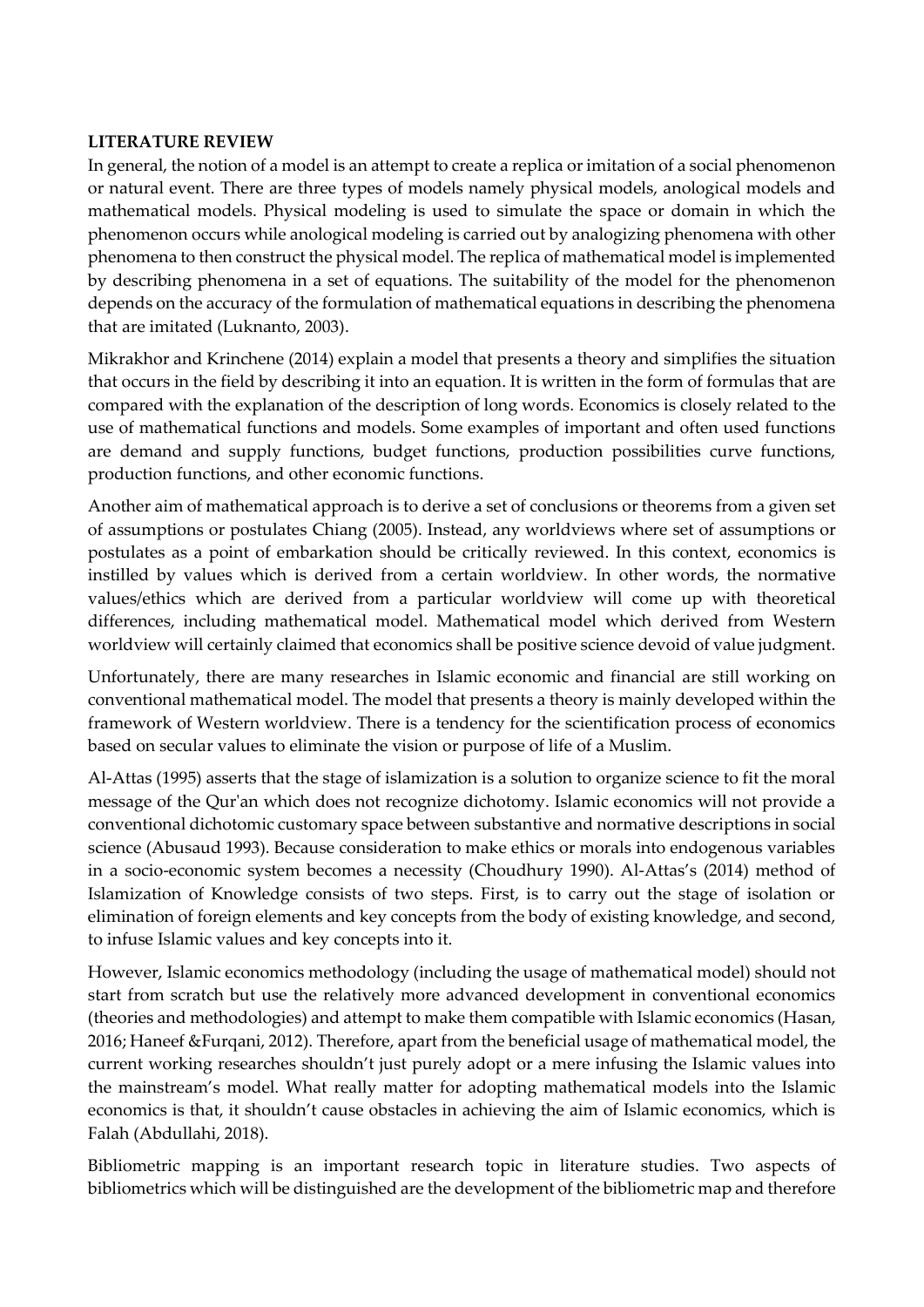the graphical illustration of the map.Bibliometrics is used as a methodology in many fields of science, first and foremost for publication patterns in different scientific disciplines. For several decades bibliometrics has provided advantages in management science for making decisions.The use of bibliometrics is a quantitative and statistical analysis to describe patterns of publications without involving segments or describing patterns from publications or entire sections of literature. Researchers can use the bibliometrics method in evaluations to determine the influence of a single author or to describe the relationship between two or more authors.

Van Eck & Waltman (2007b) stated that bibliometrics is a study of the production and dissemination of information which is operationally reviewed through the production and dissemination of media that records information to be stored and disseminated. Some previous studies related to Islamic economics and finance using this method include research conducted by Rahman et al. (2020) related to SRI sukuk, Ahmid & Ondes (2019) on PhD research on the theme of Islamic banking and finance in the UK, and Rehman & Othman (1994) related to Islamic economic literature in general.

#### **METHODOLOGY**

This study uses international publication data on the application of mathematical models in Islamic economic and financial research sourced from the Dimensions database with the categories article titles, abstracts, keywords in the period 1980 - 2020. From the search results obtained as many as 76 selected publication articles. Data in the form of publications, years of publication, country case studies, number of article authors, research topics, citations, and methodological approaches used by each publication article were analyzed using Microsoft Excel 2010. Whereas the development trends of mathematical model publications in Islamic economic and financial research analyzed using VOSviewer and Biblioshiny-R software.

To create maps, VOSviewer uses VOS mapping techniques (Van Eck and Waltman 2007a), where VOS stands for visualization of similarity. VOSviewer can display maps that are built using appropriate mapping techniques. Therefore, this program can be used not only to display maps built using VOS mapping techniques but also to display maps constructed using techniques such as multidimensional scaling. VOSviewer runs on a large number of hardware and operating system platforms and can be started directly from the internet like Web of Science or Scopus database.

The purpose of VOS is to place items in low dimensions such that the distance between the two items accurately reflects the uniformity or interrelation of the items. For each pair of items *i* and *j*, VOS requires an input similarity  $s_{ij}$  ( $s_{ij} \ge 0$ ). VOS treats the Sij equation as a measurement on a ratio scale. The equations of  $s_{ij}$  are usually calculated using the power of association defined in Equation 1 (for example Van Eck& Waltman, 2007b). VOS determines the location of items in the map by minimizing.

$$
V(x_i, ..., x_n) = \sum_{i < j} s_{ij} \|x_i - x_j\|^2 \tag{1}
$$

to be:

$$
\frac{2}{n(n-1)}\sum_{i < j} \left\|x_i - x_j\right\| = 1\tag{2}
$$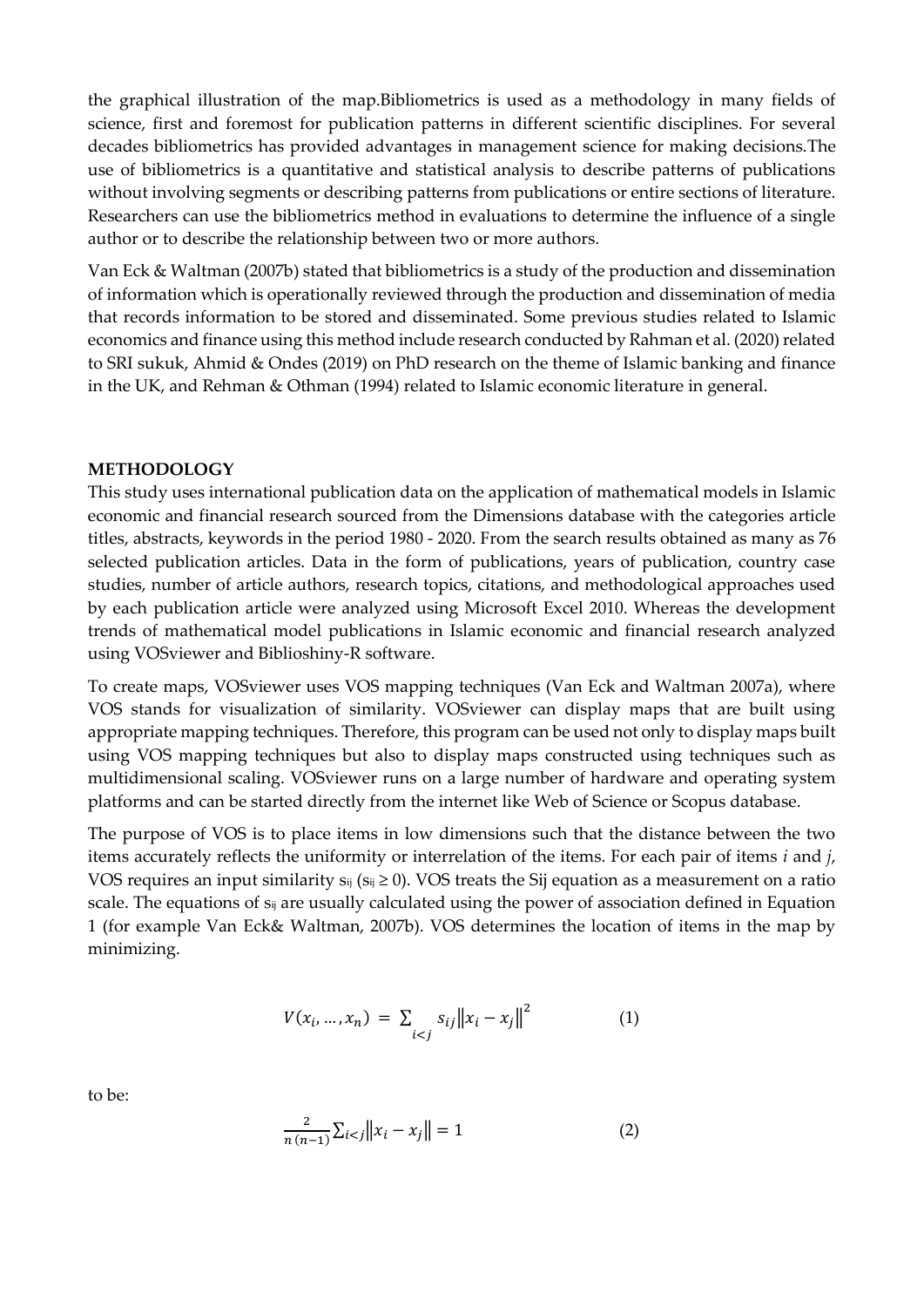There are two computer programs that have already implemented VOS mapping techniques. Both of these programs use the SMACOF algorithm variants mentioned above to minimize Equation 1 to Equation 2.

In addition to the mapping of Islamic economic and financial research that uses the mathematical model application approach, this study also tries to map the quality of these studies based on the Islamization framework proposed by Al-Attas. Two terms are used in mapping these studies; 1. Originative, meaning that the research carried out has carried out the process or stages of Islamization, 2. Adaptive, meaning that the research carried out only adopts an existing mathematical model with or without any process or stages of Islamization framework.

The basic idea of originative and adaptive has come from the fundamental issue, whereby Islamic economics and finance and conventional ones were departing from different worldviews. The difference between the theoretical foundation of the two might come up with a different conceptual outcome. The ethical foundation of Islamic economics will certainly recognize a specific scientific body of knowledge, including realistic model building (Hasan, 2016). Using the Islamization framework of Al-Attas (2014), any attempts that carry out the stage of isolation or elimination of foreign elements and key concepts from the body of existing knowledge, and infusing Islamic values and key concepts into it are considered as originative paper. According to Choudhury (2012), the originative process should be deductively carried out from the basic teaching of Islamic economy. He argued to totally reject the conventional neoclassicism and returning to an epistemological system premised on the Tawhidi worldview of unity of knowledge.

Whereas adaptive paper, could be and the two form, namely incorporated-adaptive and purelyadaptive papers. The former is characterized by papers that employing the existing conventional mathematical model with any attempts to critically evaluate the basic concept behind the model. Whereas the later, the papers only replicating the existing mathematical model and apply it as an analysis basis or framework to the practices of Islamic economic and finance.

#### **RESULTS AND ANALYSIS**

This study reviewed 76 studies with publishing from 1980 to 2020 on mathematical models in Islamic economic and finance (IEF) research indexed by Dimensions. In 76 papers, the most research on mathematical models in Islamic economic and financial research that was indexed by Dimensions was conducted in Malaysia with 23 papers and the second highest in Indonesia with 15 papers. Other mathematical model studies in Islamic economic and financial research take place in Pakistan, Saudi Arabia, the United States, Oman, Iran, and UK with 11, 9, 6, 4, 2, and 2 papers respectively (Table 1). This finding is relevant to the results of the publication of the Islamic Finance Development Report (2019) which put Malaysia, Indonesia, and Pakistan as the best countries based on Islamic finance knowledge indicators, especially the number of peer-reviewed articles and the number of research papers.

| No. | Country                 | Number of Article |
|-----|-------------------------|-------------------|
|     | Malaysia                | 23                |
| 2.  | Indonesia               | 15                |
| 3.  | Pakistan                | 11                |
| 4.  | Kingdom of Saudi Arabia |                   |

|  | Table 1: Classification of Publications by Case Study |  |
|--|-------------------------------------------------------|--|
|  |                                                       |  |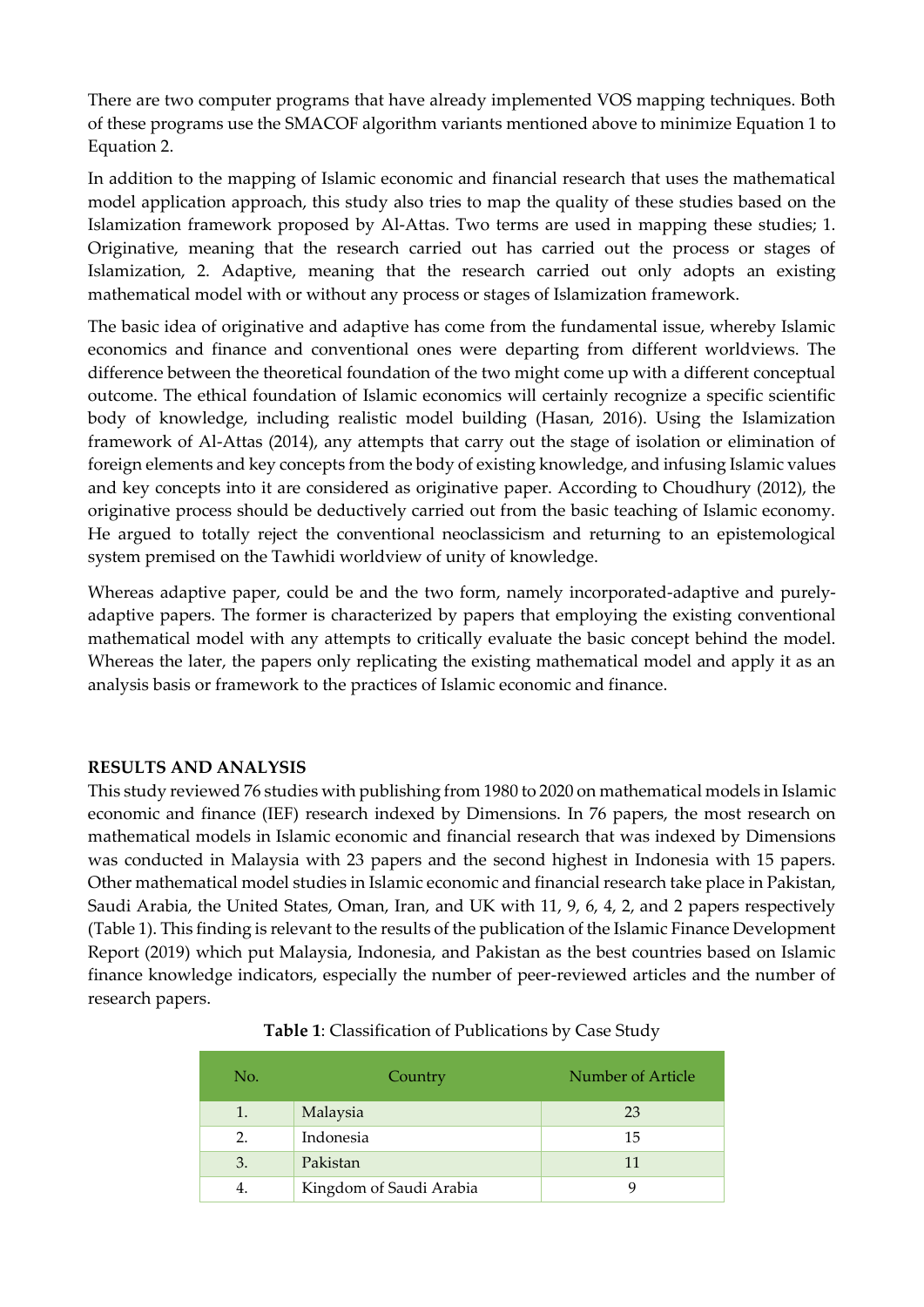| 5.  | <b>United States</b> | 6              |
|-----|----------------------|----------------|
| 6.  | Oman                 | 4              |
| 7.  | Iran                 | $\overline{2}$ |
| 8.  | United Kingdom       | $\mathfrak{D}$ |
| 9.  | Italy                | 1              |
| 10. | Kuwait               | 1              |
| 11. | Morocoo              | 1              |
| 12. | Nigeria              | 1              |
|     | <b>Total</b>         | 76             |

Classification of articles based on the number of citations is shown in Table 2. There are 10 articles that have the most citations. The number of citations from each journal was obtained from Google Scholar on January 22, 2021. The article with the most citations was titled "Islamic interest-free banking, A theoretical analysis" which discusses mathematical models on Islamic banking with as many as 490 citations. Then the topic of many mathematical models used as citation is the topic of Islamic economics and followed by the topic of Islamic banking, and Islamic capital markets. The article with the 10 most citations is dominated by articles published under 2000.

Khan's article (1986) was the most cited because it's one of the first research uses mathematical models for Islamic banking at a time when other similar research still rarely use it. Khan criticizes Islamic economic academics for the absence of theories that strengthen the building of the Islamic economics system, especially in the research about Islamic banking and monetary compared to conventional banking. Meanwhile, Choudhury & Hoque (2006) discussing on corporate governance related to Islamic socio-scientific epistemology.The results show that there is a big difference between the concept of Islamic corporate governance with mainstream literature. In its time, this paper was also one of the first to discuss mathematical modeling in the Islamic version of corporate governance theory proposals.

Another research that often used as a reference is an article written by Khan (1989). Slightly different from Khan's (1986) research article, this research tries to use mathematical modeling to compare Islamic financial systems based on a variable return scheme (VRS) with conventional systems based on a fixed return scheme (FRS). Substantial results found in this article include mentioning that debtbased transactions (fixed) frequently used in financial transactions due to asymmetric information and high monitoring costs.

| No             | Year of<br>Publication | <b>Title</b>                                                                    | <b>Citation</b> |
|----------------|------------------------|---------------------------------------------------------------------------------|-----------------|
| $\mathbf{1}$   | 1986                   | Islamic interest-free banking, A theoretical analysis                           | 490             |
| $\mathfrak{D}$ | 2006                   | Corporate governance in Islamic perspective                                     | 192             |
| 3              | 1989                   | Towards an Interest-Free Islamic Economic System                                |                 |
| 4              | 1984                   | Macro Consumption Function in Islamic Framework                                 | 113             |
| 5              | 1983                   | Portfolio management of Islamic banks, Certainty model                          | 73              |
| 6              | 1994                   | Comparative economics of some Islamic financing techniques                      | 70              |
| 7              | 1993                   | Equilibrium in a Non-Interest Open Economy                                      | 70              |
| 8              | 1996                   | Cost of capital and investment in a non-interest economy                        | 58              |
| 9              | 1984                   | The Role of Sock Exchange in Islamic Economy                                    | 47              |
| 10             | 1993                   | Equity capital, profit sharing contracts and investment, Theory and<br>evidence | 43              |

#### **Table 2**: Classification of Publications by Citation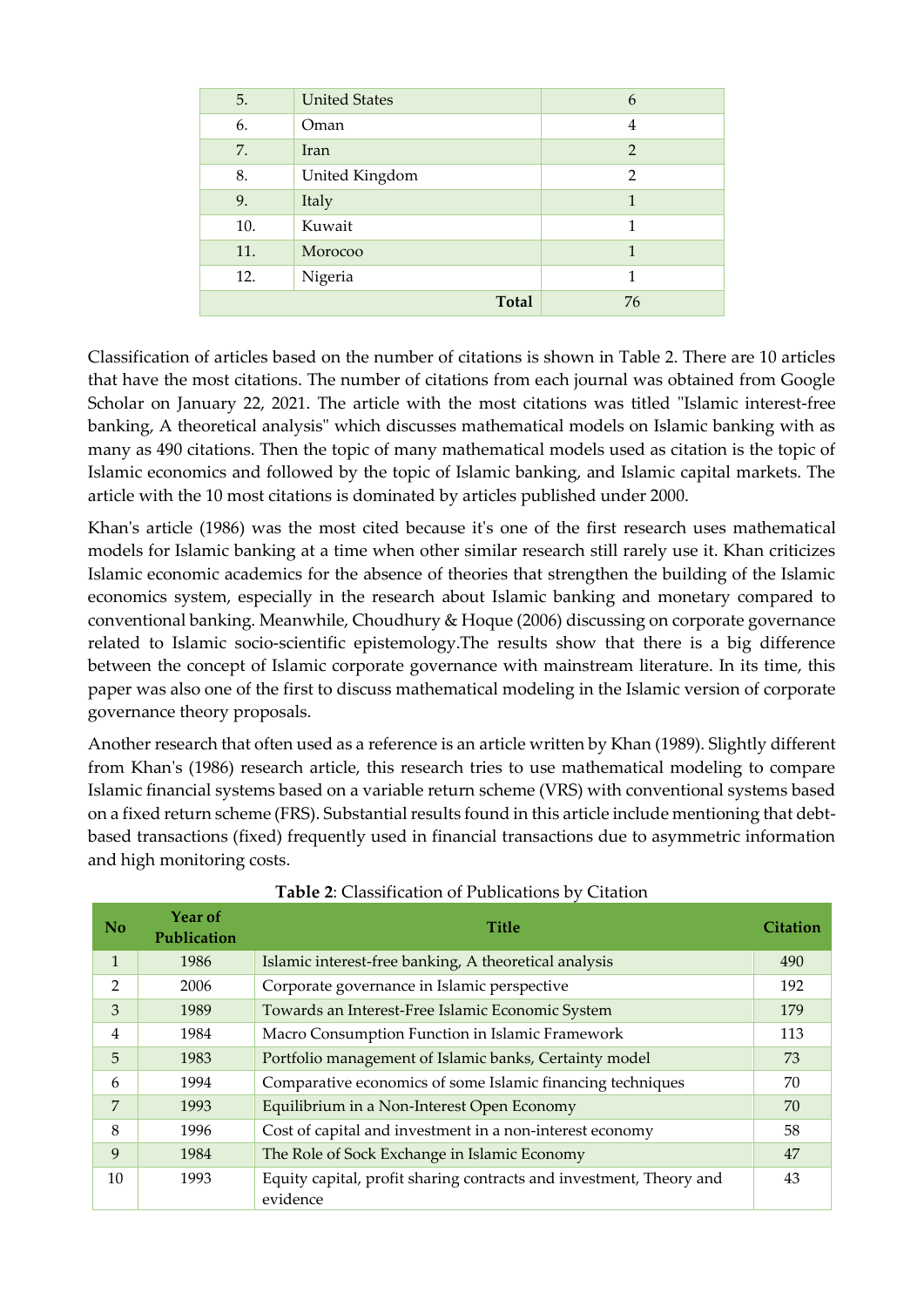#### **Map of Development Mathematical Model in Islamic Economics and Finance Research**

From the search results from the database 76 documents were then exported to the .txt format, inputted and analyzed with VOSViewer, the following results were obtained.

1. Visualization of Network Co-Word Maps

The results of the co-word map analysis of these keywords form the basis of mapping co-occurrence of important or unique terms contained in certain articles. Mapping is a process that allows one to recognize elements of knowledge and configuration, dynamics, interdependence, and their interactions. Knowledge mapping is used for the purposes of technology management, which includes the definition of research programs, decisions related to technology activities, the design of knowledge base structures, and the making of education and training programs. Related to bibliometrics, science mapping is a method of visualizing a science. This visualization is done by creating a landscape map that can display topics from science (Royani, et al., 2013). The results of the visualization of the co-word network map of mathematical model research in Islamic economic and financial research can be seen in Figure 1.



**Figure 1**: Network visualization of co-word maps

Figure 1 shows that the map of the development of mathematical model research in Islamic economic and financial research is divided into 3 clusters as follows.

Cluster1 consists of 14 terms that is *Islamic banking, musyarakah model, profit loss sharing (PLS) contract, comparative, perspective, central bank, Islamic monetary, aitab (al-ijarah tsumma al-bai') instrument, contrasting economic epistemology, economic coalition, adverse selection, Islamic bank, islamic financial industry,* and *investigation.*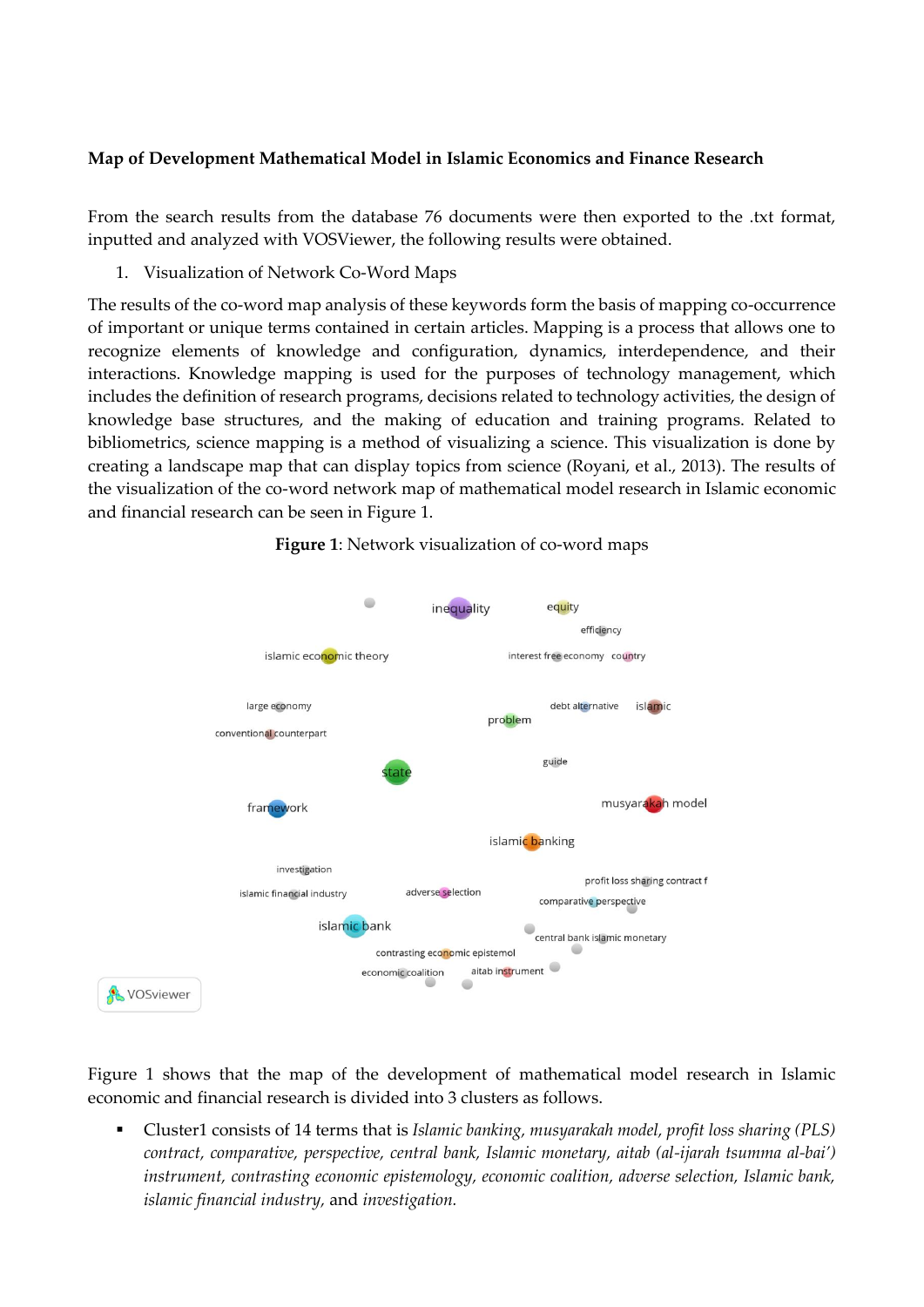- Cluster 2 consists of 9 terms that is *inequality, equity, efficiency, interest free economy, country, debt alternative, problem, Islamic,* and *guide.*
- Cluster 3 consists of 5 terms that is *Islamic economic theory, large economy, conventional counterpart, state,* and *framework.*

Cluster 1 talks a lot about contracts and practices in Islamic banking, in particular the scheme and modeling of profit-loss sharing, both mudharabah, and musyarakah. Some modeling related to the PLS scheme, among others, was carried out by Bakhtiar et al. (2014), Halim (2013), Halim et al. (2016), Hasan (2010), Khaled & Khandker (2015), Sugema et al. (2010), Sumarti & Marendri (2017), Sumarti et al. (2015), Wahyudi & Sakti (2016) and Wolf et al. (2018). Meanwhile, specifically, the mudharabah profit-sharing modeling has been carried out by Cahyandani et al. (2017), Jaffar & Isa (2011), and Omar & Jaffar (2016). The mathematical modeling research for the musharakah scheme has been investigated by Jaffar (2010), Jaffar et al. (2017), Mostafa et al. (2016), and Samson et al. (2008). Although the majority is applied in the banking industry, there are also those who make the takaful industry and the capital market as the object of study.

For example, relatively recent research, for example, Wolf et al. (2018) proposes a simple mathematical model that shows that the PLS contract can be used between mudharib and shahibul maal as potential alternative contracts for institutional debt financing. The important conclusion in his research is that the PLS financing scheme is an effective financing alternative, especially for medium-term and long-term loans, not short-term.

Cluster 2 in the visualization of co-word maps has a lot to do with the issue of fairness and injustice in financial transactions. The researchers consider that the Islamic-based transaction agreement especially profit sharing can answer this problem. The results of research conducted by researchers are at least able to prove in a mathematical formula that PLS-based financing is an alternative to ribawi-based debt financing. Islamic guidelines in dealing are considered capable of providing solutions to achieve justice and benefit between investors and business people. Some research that shows this can be found in studies conducted by Bashir et al. (1993), Hasan & Siddiqui (1994), Hasan (2010), Khan (2015), and Tag el-Din (1992). Wolf et al. (2018) even prove that the PLS scheme can be an alternative to long-term interest-based loans in developing countries.

Meanwhile, cluster 3 in the co-word map visualization has a lot to do with theories that underlie Islamic financial and business transactions which are then reduced to mathematical models both macro as an economic system and micro as the form of Islamic economic and financial contracts as a comparison of conventional contracts in industry commercial banking in several countries. As has been shown previously, several Islamic banking scheme practices are found in countries such as Malaysia, Indonesia, Pakistan, and some GCC countries. An example is a research conducted by Abdullahi (2018), Kiaee et al. (2013), and Wahid (1985).

Indeed some terms and topics are among these three clusters. But in general, based on bibliometric calculations and mapping through VOSviewer, these three clusters are the largest and most structured. Some terms and topics are between the 2 clusters in which there is interconnectedness. Because in principle, in Islam and also Islamic finance and finance, there are no elements or variables that stand alone. The elements tend to relate to each other or are known as interdependence. The only one that is not affected is God (Allah) as an absolute independent variable (Choudhury, 1990, 2009, 2011).

Based on the grouping done by the author, in general, Islamic economic and financial modeling research is divided into 3 groups: (1) Originative, (2) Incorporated-Adaptive, (3) Purely-Adaptive. Some examples of research included in the first group (Originative) are research conducted by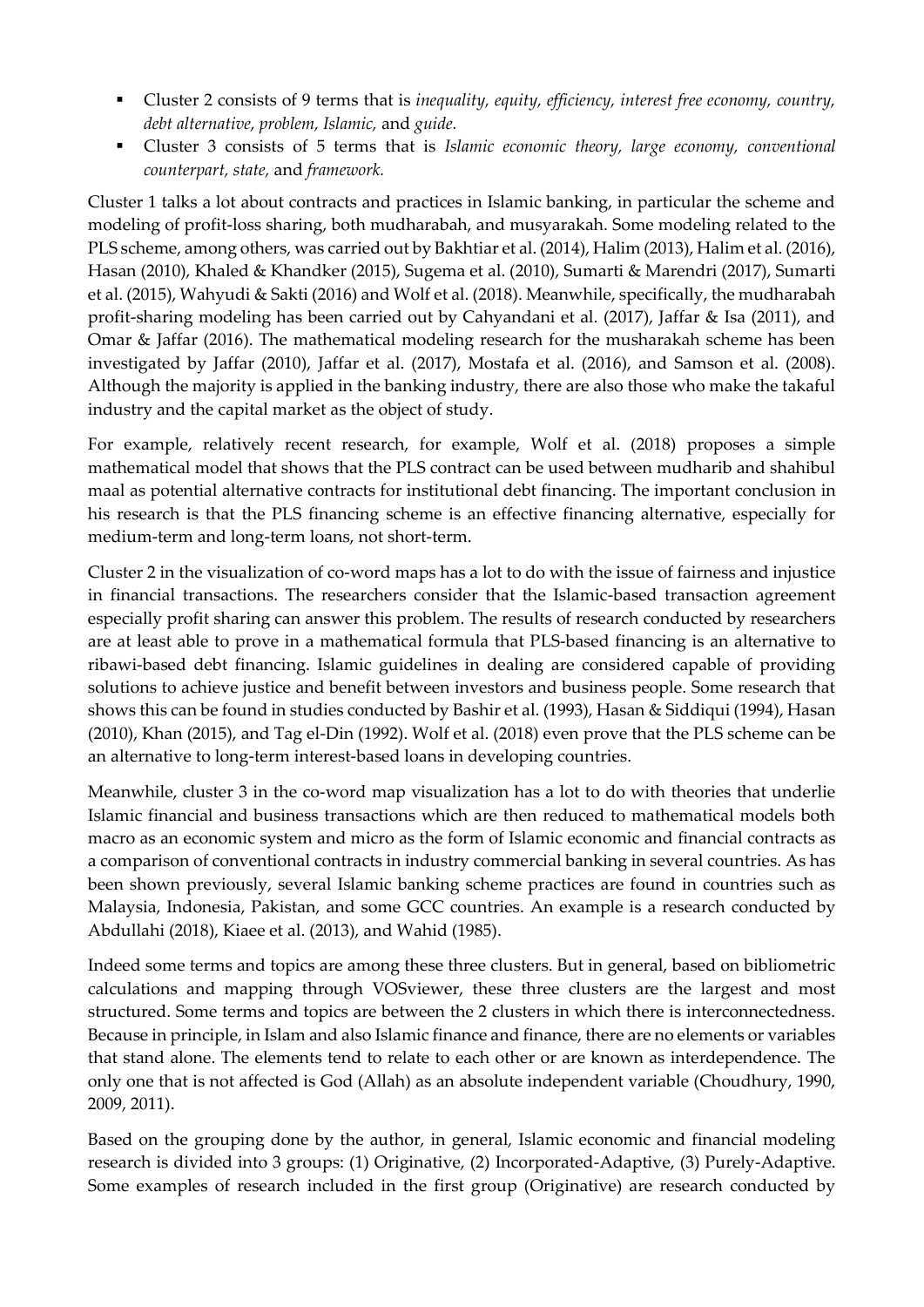Choudhury (2014, 2012, 2011), Putri et al. (2018), Ahmad et al. (2011), and Hossain (2006). What Choudhury did, for example, he used a deductive approach in conducting his research. Choudhury proposed a concept known as Tawhidic String Relationship (TSR).

The example of research included in the second group (Incorporated-Adaptive) is research conducted by Ghazali et al. (2019), Khaldi & Hamdouni (2018), Saputra et al. (2017), Sumarti et al. (2015), Bakhtiar et al. (2014), Ismal (2014), Halim et al. (2012) and Ismail & Tohirin (2008). Meanwhile, some examples of the third group are those carried out by Derbali et al. (2017), Martan et al. (1984), Keen (2017), and Sapuan et al. (2015). In terms of numbers, research in the first group is relatively less compared to other research in the second and third groups.

However, as a truly solid concept, basic research is needed that tries to formulate a more comprehensive and robust concept of Islamic economics and finance. According to Choudhury (2012), the originative process should be deductively carried out from the basic teaching of Islamic economy. He argued to totally reject the conventional neoclassicism and returning to an epistemological system premised on the Tawhidi worldview of unity of knowledge, Tauhidic String Relations.



#### **Figure 2**: Source Impact

Source Impact

From the journal sources, this research is also carried out based on the impact of each journal that publishes a paper with the theme of the math model in IEF by calculating the journal's h-index which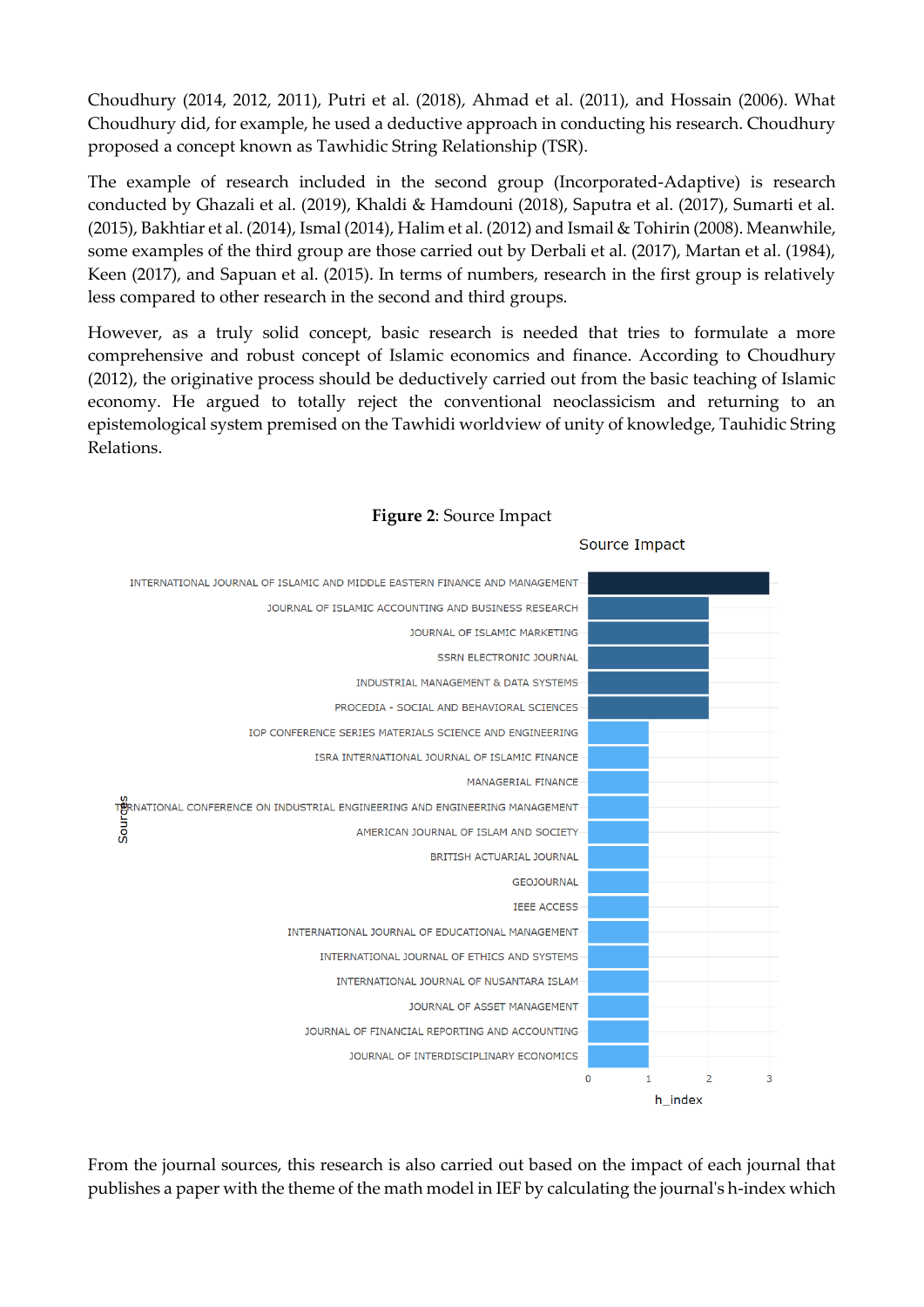is depicted in a blue bar chart. In addition to showing the h-Index value obtained, the diagram above also illustrates the impact produced by the journal through the blue color shown. The darker the blue on the diagram, the greater the impact the journal will have.

From the data above, it shows that the International Journal of Islamic and Middle Eastern Finance and Management. is in the top position with an h-Index of 3 marked in dark blue. Meanwhile, in the next positions are JIABR, Journal of Islamic Marketing, SSRN e-Journal and Procedia-Social and Behavioral Science with h-Index values of 2. As for the journals with h-Index 1, there are 14 journals marked in bright blue on the diagram, which indicates the low impact of the journal. The majority of journals come from Emerald publications.



**Figure 3**: Source Growth

This study also discusses the development of journals that are a source of research on the mathematical modeling in Islamic economic and finance. The curve above shows the development of the annual occurrence of each journal from 1980 to 2020. Where the curve illustrates that research with the theme of the math modeling in Islamic economic and finance research tends to fluctuate in its publication.

From the curve above, it also shows that several journals began to experience development since 2001 and continued to increase even though in several years they had decreased, such as Journal of Islamic Accounting and Business Research, Journal of Islamic Marketing and International Journal of Islamic and Middle Eastern Finance and Management. Meanwhile, other papers that experienced a drastic decline, namely SSRN e-Journal and Introductory Mathematics and Statistics for Islamic Finance.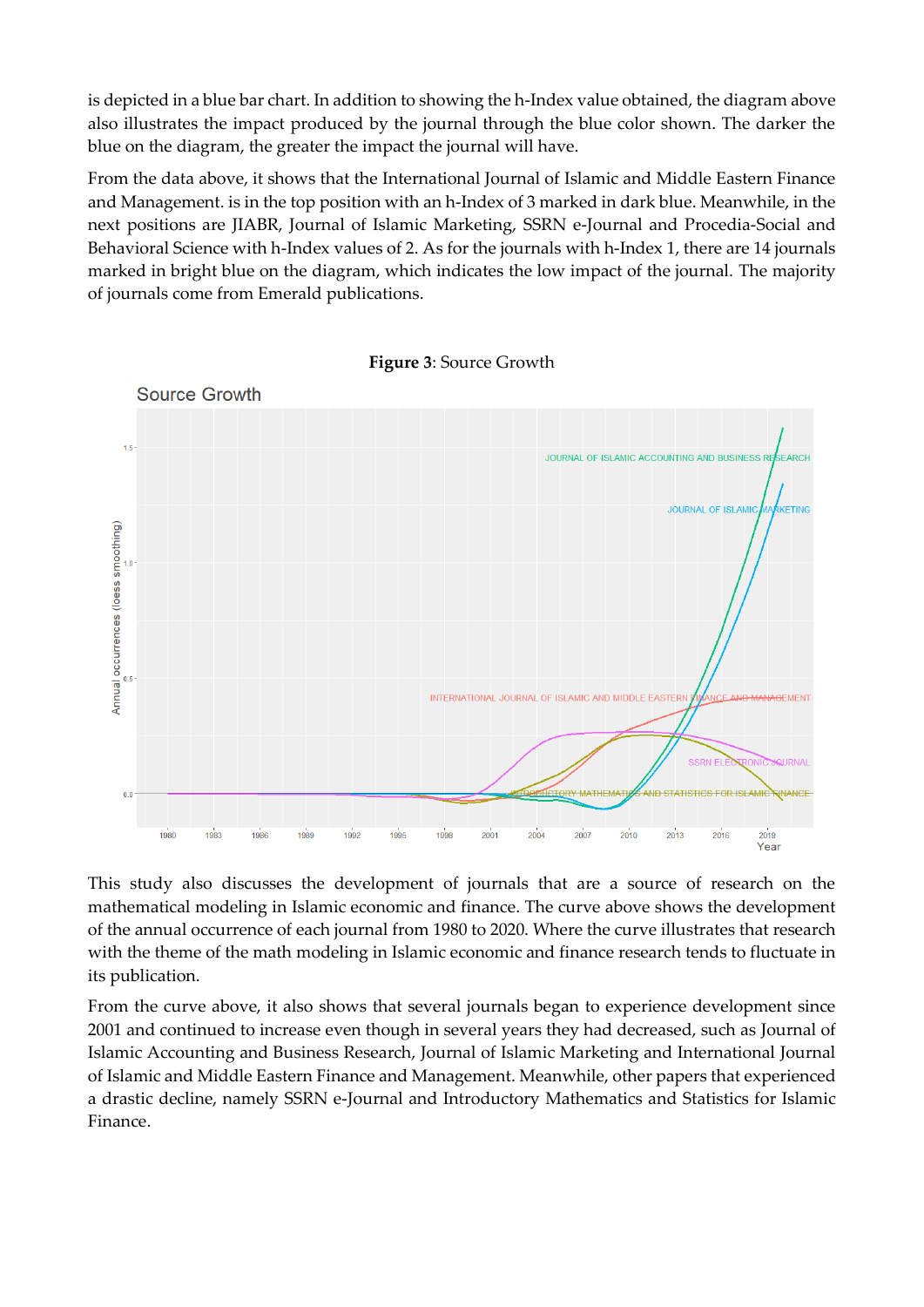#### **Figure 4**: Most Relevant Words



This study also counts the relevant words used in the collection of documents that are the object of the study, where there are several words with several occurrences ranging from 3 to more than 15 times. The top 30 words listed which are marked with a blue diagram show the comparison of the number of occurrences of each word usage and its relevance to the math modeling in Islamic economic and finance research.

The top word with the highest number of occurrences and the most relevant to the research theme is the word 'Islamic' with a total usage of more than 15 times and the most relevant which is shown in the dark blue diagram. This illustrates that the theme of the math model in IEF research is closely related to the word Islamic finance which often appears in research with this theme. Furthermore, in second place is the word 'economic' with an occurrence quantity of more than 10 times. Then in the third and forth sequence with a quantity approaching 10 and below.

Most Relevant Words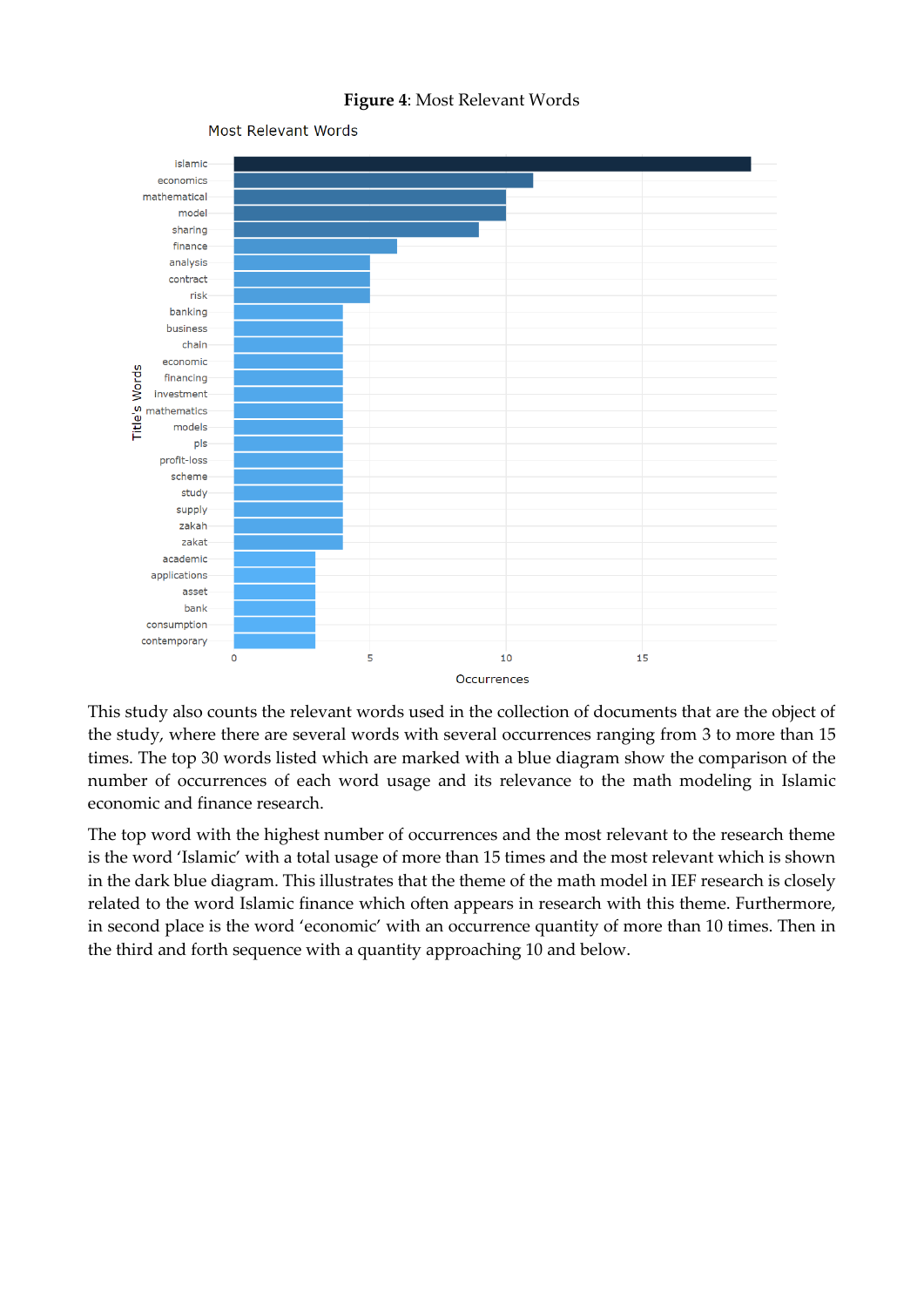

**Figure 5**: Trend Topics

Topic trends are also part of this research, where the picture above shows an overview of the development of the topic from time to time with the division per year. So that it is known what topics have been used for a long time and what topics have been used recently. The emergence of the topic is also adjusted to the frequency of the word's appearance in research on the theme of the math modeling in Islamic economic and finance research. The higher the more the word is used and the more to the right the more recent the word is used. The development of the topic began to experience a significant increase since 2008.

Based on the description of the data above, the topic has been used since 2008 understanding, especially those related to the math modeling in Islamic economic and finance research. Furthermore, in 2012 the topic of models and mathematics began to emerge. Even though it has been a long time, the quantity of the three topics that have emerged under 2015 is still small. Topics related to the PLS scheme in the Islamic banking industry began to be worked out a lot in 2014-2015. Meanwhile, many topics related to investment, business and Islamic bank financing began to be carried out in 2017 to 2019.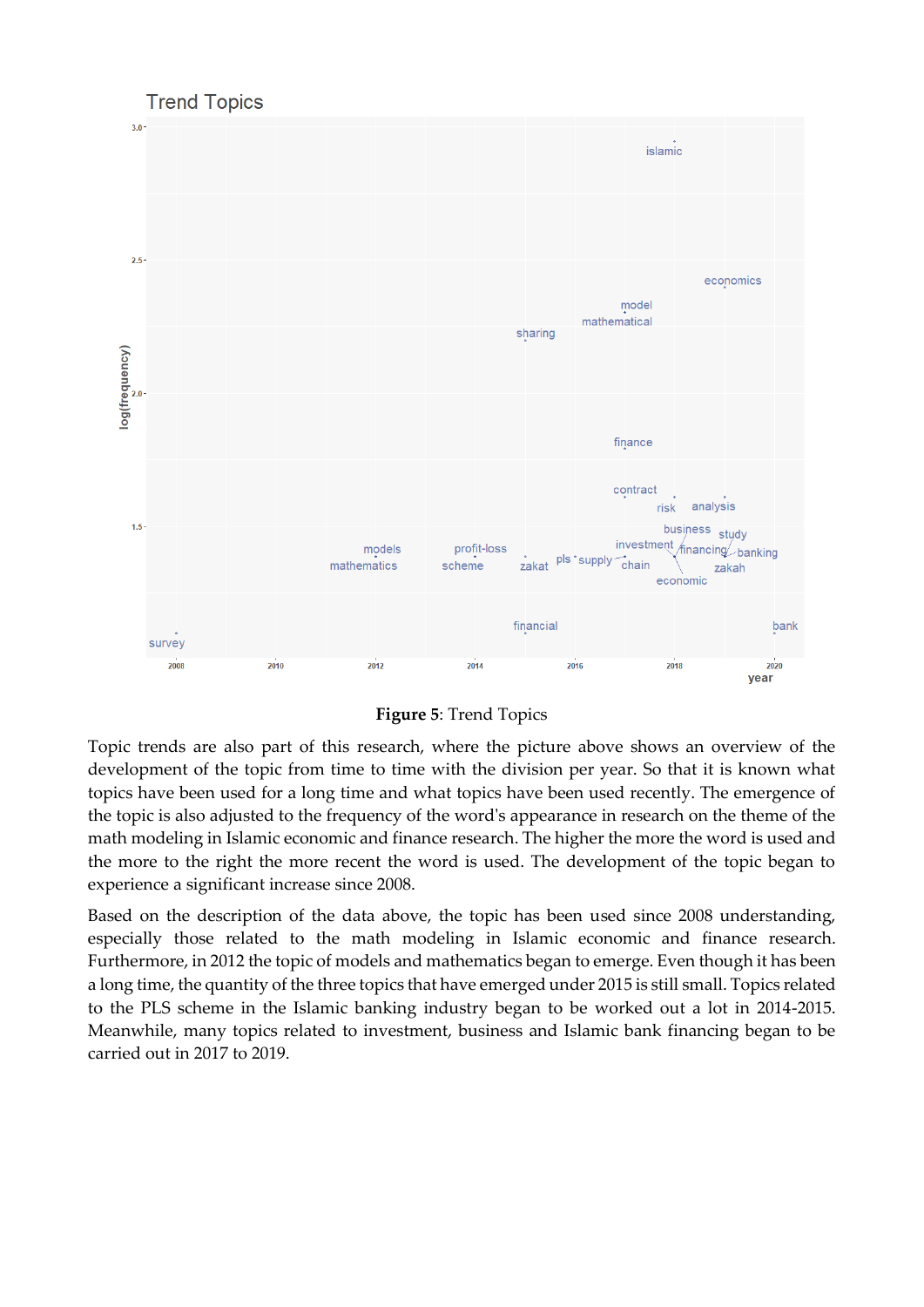

Centrality

**Figure 6**: Thematic Map

In this study, an analysis of thematic maps was also carried out based on density and centrality which were divided into 4 theme quadrants as shown above. These results were obtained from a semi-automatic algorithm by reviewing the titles of all references to the research object with the addition of relevant keywords other than the author's keywords. So that the results can capture deeper variations.

The upper right quadrant is a driving theme characterized by high density and centrality, so it needs to be developed and it is important to be studied in further research. The themes in this quadrant include zakah and risk. Furthermore, the upper left quadrant shows a specific and rare theme but has a high development, which is indicated by high density but low centrality. The themes in this quadrant include bank, mathematics, demand, index and bitcoin.

Furthermore, in the lower-left quadrant are themes that have been used for a long time but have experienced a downward trend with marked low centrality. The themes in this quadrant include financial and general. Finally, the lower right quadrant is a basic theme characterized by high centrality but low density. These themes are important to be included in the research because they are general topics that are commonly used, including the themes of finance, Islamic, math, contract and analysis*.*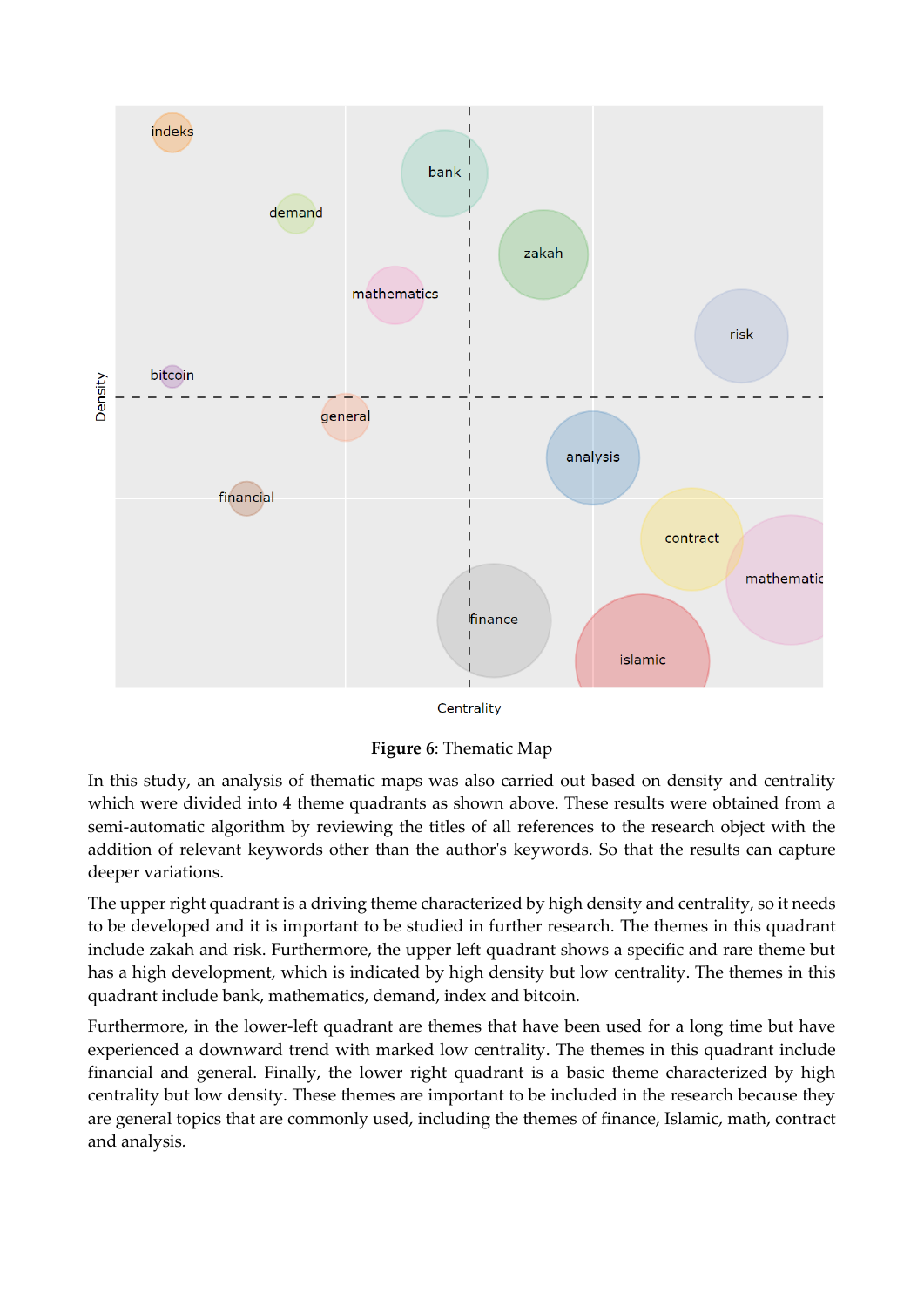## financial--1980-2015<br>1980-2015:rnathematics-



**Figure 7**: Thematic Evolution

The themes used in papers that are the object of research continue to change, especially from papers that have recently been published when compared to papers that have been published for a long time. The evolution of the theme is shown in the image above. Although the theme of this research is math model in IEF, this data shows several sub-themes that are widely used. The left side shows some of the themes that are widely used from 1980 to 2015, there are 8 themes listed with different sizes depending on the quantity of use of the theme. The theme "sharing" took first place, followed by the theme "optimization" and "coordination".

The second part of the middle section shows several themes that were widely used from 2016 to 2018. Some of the themes that emerged during this period were an evolution from the previously used themes and had a connection in their content, for example, the theme 'mathematical' emerged as a form of revolution from the theme 'sharing', 'zakat', 'models', 'optimization' and 'schumpeterian'. In this section, the most widely used themes are mathematical, supply and Islamic.

The third or right part shows the most recently used themes in the period between 2019 and 2020. There are 9 listed themes, of which 3 themes are an evolution of the themes that appeared in the previous period, namely the theme 'contract, risk and Islamic' which is an extension of several themes as indicated by the colorful grooves.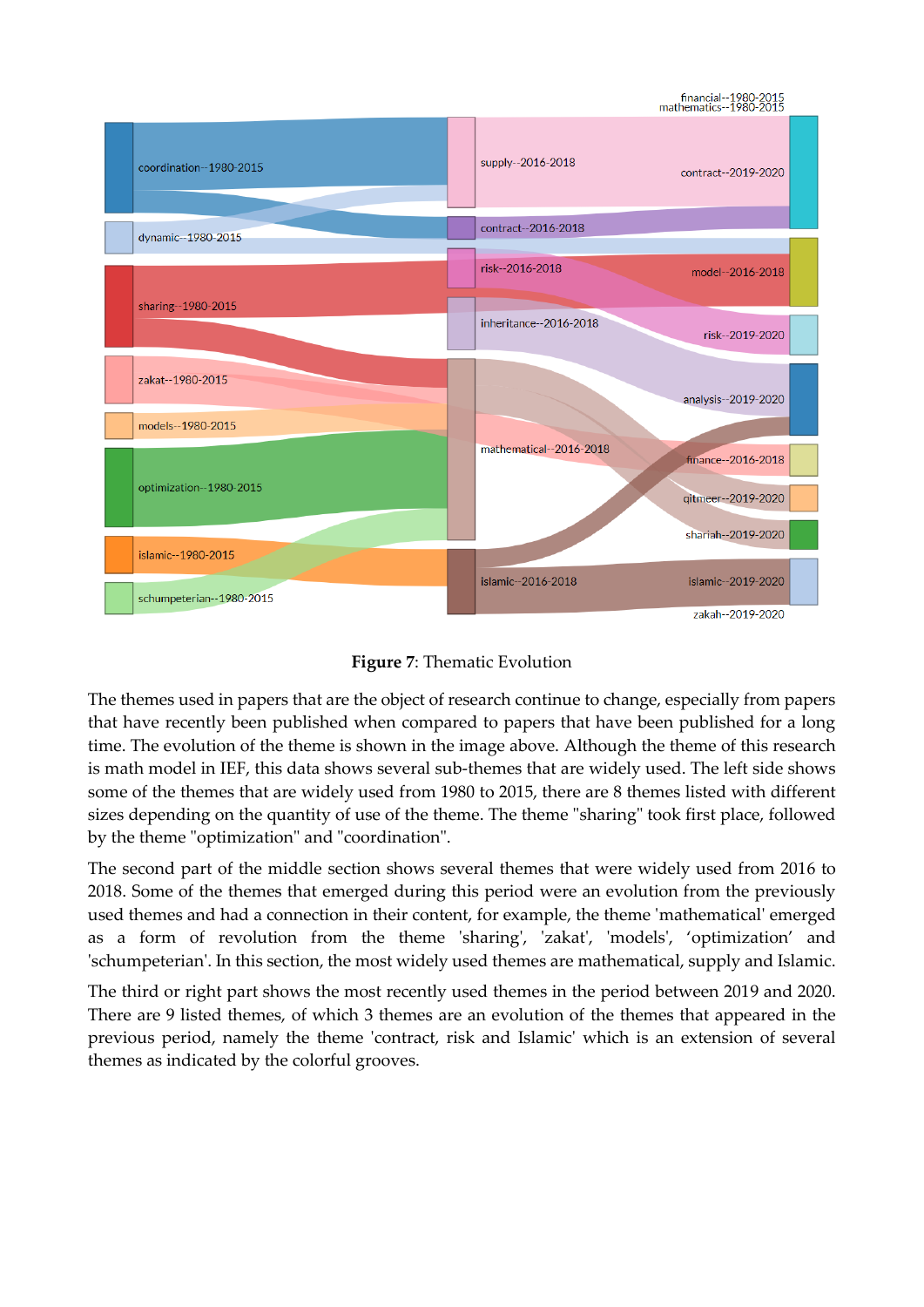

**Figure 8**: Conceptual Structure Map

This study also describes the conceptual structure map or contextual structure map of each word that often appears in research papers on math model in IEF theme by dividing it based on mapping the relationship between one word and another through area mapping. Each word is placed according to the values of Dim 1 and Dim 2 to produce a mapping between words whose values do not differ much. In this data, there are 2 parts of the area which are divided, namely the red area and the blue area, each area contains words that are related to each other. Based on the picture above, the red area shows more and more various words included in it, this shows that many research papers link between the words listed in this area.

#### **CONCLUSIONS**

Based on the results and discussion, the following conclusions are obtained. The number of publications of the development of mathematical model research results in Islamic economic and finance research indexed by Dimensions and other reputable publication from 1980-2020 has increased since 2010 but is still small. Network visualization shows that the map of the development of mathematical model research in Islamic economic and finance research is divided into 3 clusters. Cluster 1 consists of 14 terms. Cluster 2 consists of 9 terms and cluster 3 consists of 5 terms.Cluster 1 talks a lot about contracts and practices in Islamic banking, in particular the scheme and modeling of profit loss sharing, both mudharabah, and musyarakah. Cluster 2 in the visualization of co-word maps has a lot to do with the issue of fairness and injustice in financial transactions. Meanwhile, cluster 3 in the co-word map visualization has a lot to do with the theory underlying Islamic finance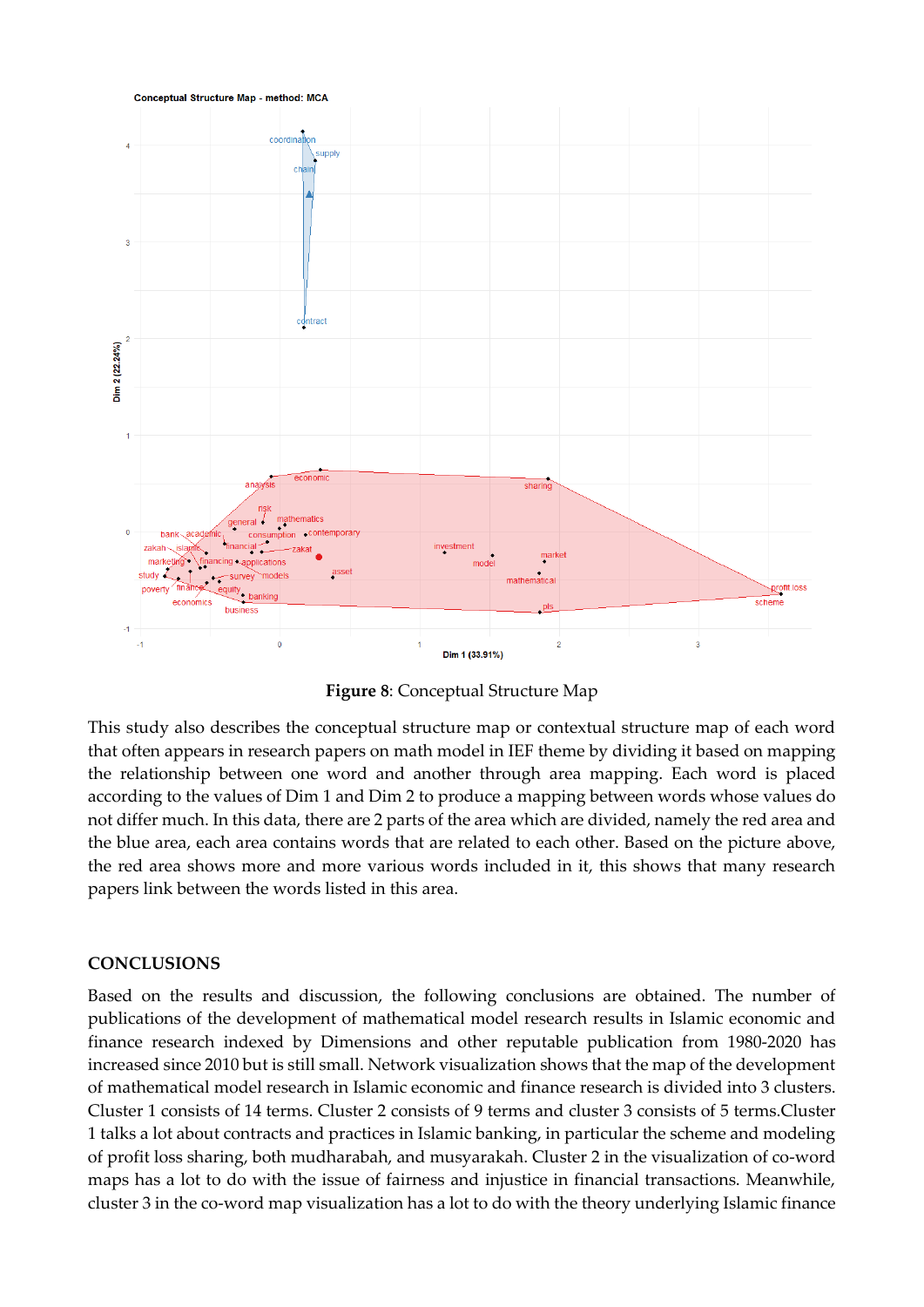and business transactions. The name of the publication that highly impact was the International Journal of Islamic and Middle Eastern Finance and Management.

Based on the grouping by the author, in general, Islamic economic and financial modeling research is divided into 3 categories: (1) Originative, (2) Incorporated-Adaptive, (3) Purely-Adaptive. In terms of numbers, research in the first group is relatively less compared to research in the second and third groups. Despite the development of using mathematical model in those researches, the approach tends to be adaptive (inductive) from conventional models that already exist. A challenge to review the mainstream model need to be further critically reviewed. Hence, it is necessary for researcher to formulate a mathematical model with a deductive approach that is reduced from Islamic norms or ethics derived from the Alquran and Sunnah.

#### **REFERENCES**

- Abbas, M. (1987). Analysis of Short-Term Asset Concentration in Islamic Banking. In *IMF Working Paper*.
- Abdullah, N., Derus, A. M., & Al-Malkawi, H. A. N. (2015). The Effectiveness of Zakat in Alleviating Poverty and Inequalities: A Measurement Using A Newly Developed Technique. *Humanomics*, *31*(3), 314–329. https://doi.org/10.1108/H-02-2014-0016
- Abdullahi, S. I. (2018). Contribution of Mathematical Models to Islamic Economic Theory: a Survey. *International Journal of Ethics and Systems*, *34*(2), 200–212. https://doi.org/10.1108/ijoes-09-2017- 0129
- Abusaud, M. (1993), "The methodology of the Islamic behavioral sciences", *The American Journal of Islamic Social Sciences*, *10(3),* 382-399
- Ahmad, A. (1984). A Macro Model of Distribution in An Islamic Economy. *Journal of Research Islamic Economics*, *2*(1), 3–18. https://doi.org/10.1007/978-1-349-07728-1\_7
- Ahmad, S., Nor, N. G., & Daud, Z. (2011). Tax-Based Modeling of Zakat Compliance. *Jurnal Ekonomi Malaysia*, *45*(1), 101–108.
- Ahmid, A., & Ondes, T. (2019). Bibliometric analysis of PhD dissertations written in Islamic banking and finance in the United Kingdom. *Journal of Islamic Economics and Finance*, 5(1), 63-91.
- Akhtar, M. R. (1995). Provision of Public Goods in an Large Islamic Economy. *Pakistan Development Review*, *34*(4II), 879–885. https://doi.org/10.1016/s0165-1765(98)00159-1
- Al-Attas, Syed, MuhammdNaquib. (1995). Prolegomena to the Metaphysics of Islam: An Exposition of the Fundamental Elements of the Worldview of Islam. Kuala Lumpur: ISTACT.
- Al-Attas, Syed, MuhammdNaquib. (2014). Islam and Secularism. Kuala Lumpur: IBFIM.
- Al-Jarhi, M. (2002). Macroeconomics: an Islamic Perspective. In *International Seminar on Macroeconomics from Islamic Perspective:Theory and Contemporary Issues*. https://doi.org/10.1227/01.NEU.0000349921.14519.2A
- Al-Jarhi, M. A. (1985). Towards an Islamic Macro Model of Distribution: A Comparative Approach. *Journal of Research Islamic Economics*, *2*(2), 3–29. https://doi.org/10.4197/islec.1-1.6
- Al-Jarhi, M. A. (2002). Transaction in Conventional and Islamic Economies: A Comparision. *IDB:IRTI Book No.3*, 89–102.
- Åström, Z. H. O. (2011). Enhancing the Structure of Islamic Banking by Lessening the Asymmetric Information Pertaining to Profit and Loss Sharing Instruments. In *8th International Conference on Islamic Economics and Finance* (pp. 1–24). Retrieved from http://conference.qfis.edu.qa/app/media/275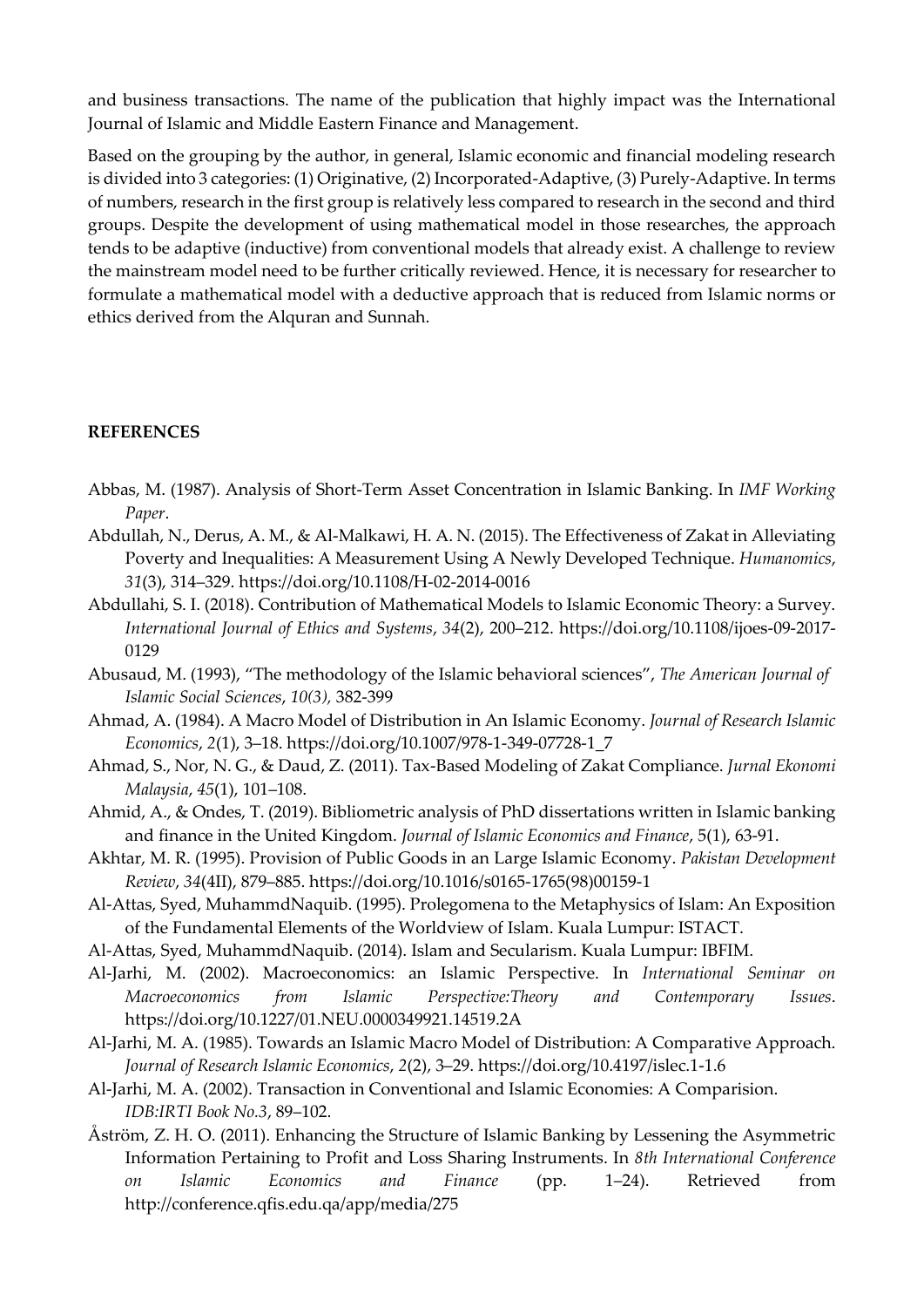- Azid, T., & Asutay, M. (2007). Does ethico-moral coalition complement to economic coalition?: A response in the periphery of Islamic economics. *Humanomics*, *23*(3), 153–173. https://doi.org/10.1108/08288660710779380
- Bakhtiar, T., Sugema, I., & Iqbal Irfany, M. (2014). Mathematical Assessment on The Robustness of PLS Mechanism Against Adverse Selection and Moral Hazard Problems. *Applied Mathematical Sciences*, *8*(13), 633–644. https://doi.org/10.12988/ams.2014.312674
- Bashir, A., Darrat, A. F., & Suliman, M. O. (1993). Equity Capital, Profit Sharing Contracts, and Investment: Theory and Evidence. *Journal of Business Finance & Accounting*, *20*(5), 639–651. https://doi.org/10.1111/j.1468-5957.1993.tb00281.x
- Bashir, B, A. (1983). Portfolio Management Of Islamic Banks "Certainty Model". *Journal of Banking and Finance*, *7*, 339–354. https://doi.org/10.1016/0378-4266(83)90043-2
- Bendjilali, B. (1993). On Muslim Consumer Behaviour: A Mathematical Set up. *Journal of Islamic Economics*, *3*(1), 1–16.
- Bergstra, J. ., & Middelburg, C. . (2011). Preliminaries to an Investigation of Reduced Product Set Finance. *Journal of King Abdulaziz University, Islamic Economics*, *24*(1), 175–210. https://doi.org/10.4197/Islec.24-1.8
- Cahyandari, R., Mayangningsih, D., & Sukono. (2017). A Design Of Mathematical Modelling For The Mudharabah Scheme in Shariah Insurance. In *IOP Conference Series: Materials Science and Engineering*, *166*.<https://doi.org/10.1088/1742-6596/755/1/011001>
- Chiang, A.C. (2005), *Fundamental Methods of Mathematical Economics*, McGraw-Hill International Editions.
- Choudhury, M. A. (2000). Regulation in the Islamic Political Economy: Comparative Perspectives. *Journal of King Abdulaziz University-Islamic Economics*, *12*(1), 21–51. <https://doi.org/10.4197/islec.12-1.2>
- Choudhury, M.A. (1990), "The humanomic structure of Islamic economic theory: a critical review ofliterature in normative and positive economics", *Journal of King Abdulaziz University* – IslamicEconomics, *2(1)*, 47-65.
- Choudhury, M. A. (2009). Islamic Critique and Alternative to Financial Engineering Issues. *Journal of King Abdulaziz University, Islamic Economics*, *22*(2), 205–244. https://doi.org/10.4197/islec.22- 2.11
- Choudhury, M. A. (2011). A Critique of Economic Theory and Modeling: A Meta-Epistemological General-System Model of Islamic Economics. *Social Epistemology*, *25*(4), 423–446. https://doi.org/10.1080/02691728.2011.604447
- Choudhury, M. A. (2011). A Development Planning Model and Application using Islamic Relational Epistemology. *Bulletin of Political Economy*, *5*(2).
- Choudhury, M. A. (2012). The "imposibbility theorems" of Islamic Economics. *International Journal of Islamic and Middle Eastern Finance and Management*, *5*(3), 179–202. https://doi.org/10.1108/mf.2008.00934jaa.001
- Choudhury, M. A. (2014). Social Heteronomy and Contrasting Economic Epistemology a Mathematical Approach. *Procedia - Social and Behavioral Sciences*, *140*, 27–36. https://doi.org/10.1016/j.sbspro.2014.04.382
- Choudhury, M. A., & Hoque, M. Z. (2006). Corporate Governance in Islamic Perspective. *Corporate Governance*, *6*(2), 116–128. https://doi.org/10.1108/14720700610655132
- Darrat, A. F., & Bashir, A.-H. (2000). Modeling Monetary Control in an Interest-Free Economy. *Journal of King Abdulaziz University-Islamic Economics*, *12*(1), 3–19. https://doi.org/10.4197/islec.12-1.1
- Derbali, A., El Khaldi, A., & Jouini, F. (2017). Shariah-compliant Capital Asset Pricing Model: New Mathematical Modeling. *Journal of Asset Management*, *18*(7), 527–537. https://doi.org/10.1057/s41260-017-0051-x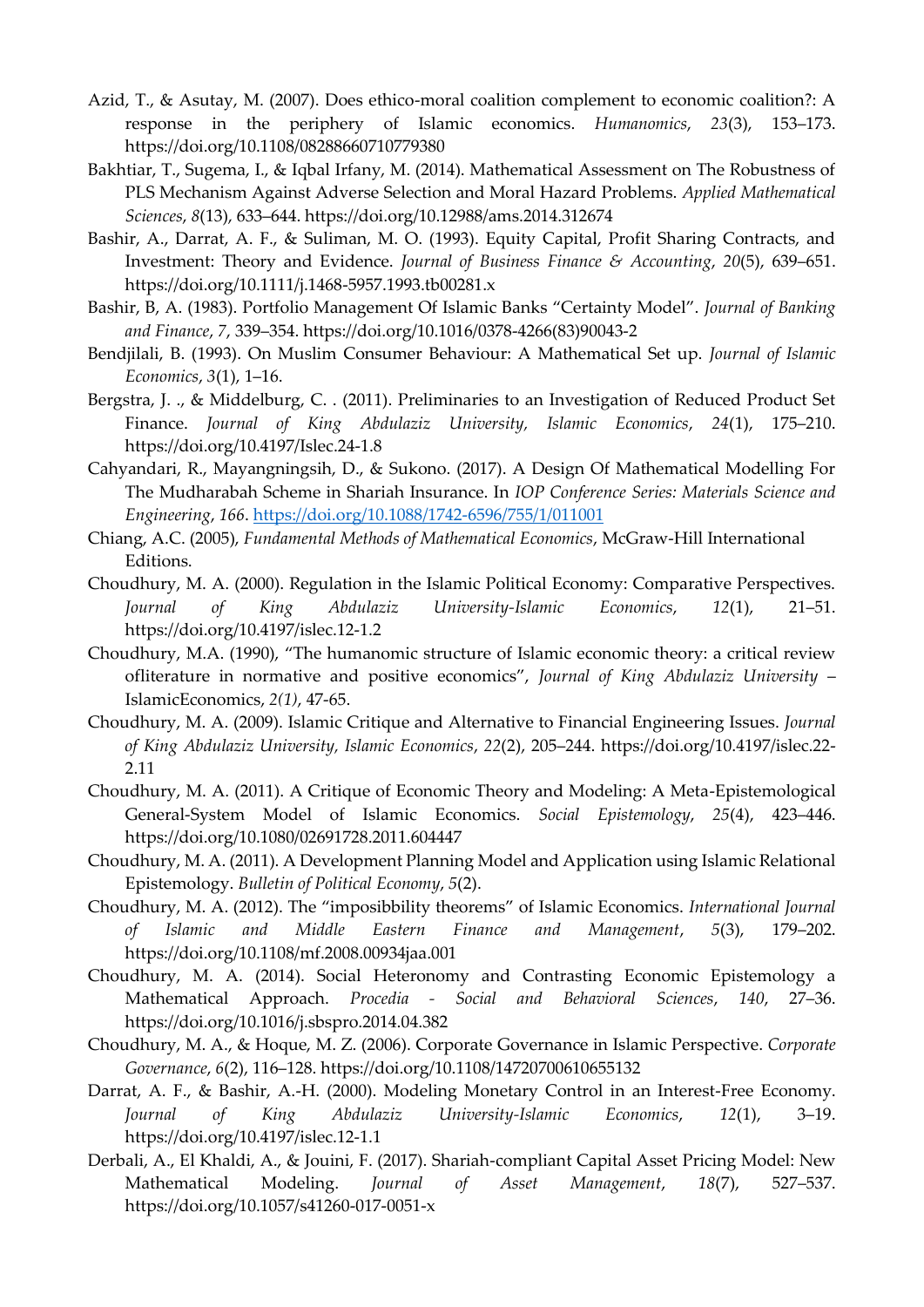- Elahi, Y., & Abd Aziz, M. I. (2011). New Model for Shariah-Compliant Portfolio Optimization under Fuzzy Environment. *Communications in Computer and Information Science*, *253 CCIS*(PART 3), 210–217. https://doi.org/10.1007/978-3-642-25462-8\_18
- Ghazali, P. L., Jaffar, S. A. S., Foziah, N. H. M., Tambi, A. M. A., Nawi, F. A. M., Mamat, M., … S, M. M. (2019). The Construction of a New Mathematical Model for Islamic Home Financing. *Asian Academy of Management Journal*, *24*(1), 33–41.
- Halim, N. A. (2013). A Validation Of Profit Sharing Ratio Determination Mathematical Model For Islamic Hire-Purchase Contract. *Applied Mathematical Sciences*, *7*(41), 2035–2046. https://doi.org/10.12988/ams.2013.13183
- Halim, N. A., Jaaman, S. H., Ismail, N., & Ahmad, R. (2012). Profit Sharing Ratio Modeling For Islamic Hire-Purchase Contract: Robust Optimization And Chance Constraint Approach. In *The 5th International Conference on Research and Education in Mathematics*, *1450*, 55–60. https://doi.org/10.1063/1.4724117
- Halim, N. A., Sharif, S. N. Bin, & Jaaman-Sharman, S. H. (2016). Empirical testing of robust optimization profit sharing ratio with straight line depreciation in Aitab instrument. In *AIP Conference Proceedings*, *1750*, 1–6. https://doi.org/10.1063/1.4954538
- Hamdani, S. N. H., & Ahmad, E. (2002). Towards Divine Economics: Some Testable Propositions. *Pakistan Development Review*, *41*(4II), 609–626. https://doi.org/10.30541/v41i4iipp.609-626
- Hamdani, S. N. H., Ahmad, E., & Khalid, M. (2004). Study of Philanthropic Behaviour in Divine Economics Framework. *Pakistan Development Review*, *43*(4II), 875–894. https://doi.org/10.30541/v43i4iipp.875-894
- Hasan, M. A., & Siddiqui, A. N. (1994). Is Equity Financed Budget Deficit Stable in an Interest Free Economy? *The Islamic Research and Training Institute*, *1*, 1–14.
- Hasan, Z. (2005). Treatment of Consumption in Islamic Economics: An Appraisal. *Journal of King Abdulaziz University-Islamic Economics*, *18*(2), 29–46. https://doi.org/10.4197/islec.18-2.2
- Hasan, Z. (2008). Ensuring Exchange Rate Stability: Is Return to Gold (Dinar) Possible? *Journal of King Abdulaziz University-Islamic Economics*, *21*(1), 3–20. https://doi.org/10.4197/islec.21-1.1
- Hasan, Z. (2010). Islamic Banks: Profit Sharing Equity And Credit Control. *Journal of King Abdulaziz University, Islamic Economics*, *23*(1), 131–147. https://doi.org/10.4197/Islec.23-1.5
- Hashem, S. Q., & Giudici, P. (2016). Systemic Risk of Conventional and Islamic Banks: Comparison with Graphical Network Models. *Applied Mathematics*, *07*, 2079–2096. https://doi.org/10.4236/am.2016.717166
- Hisham, A. F. B., & Jaffar, M. M. (2016). Salam Contract with Credit Risk Model by Partial Differential Equation Approach. *Jurnal Teknologi*, *78*(11), 75–84.
- Hussain, M. (1993). A Macroeconomic Taxation Model for an Islamic Economy. *The Pakistan Development Review*, *32*(4II), 947–960. https://doi.org/10.30541/v32i4iipp.947-960
- Hussain, M. (1994). A Comprehensive Macroeconomic Income Determination Model for an Islamic Economy. *Pakistan Development Review*, *33*(4II), 1301–1314.
- Islamic Finance Development Report (2019). Thomson Reuters.
- Ismail, A. G., & Tohirin, A. (2008). *Theoretical Model of Profit-Loss Sharing and Investment*.
- Ismail, H. Bin. (2013). Observing the tabarru' rate in a family takaful. In *20th National Symposium on Mathematical Sciences* (Vol. 1522, pp. 1152–1158). https://doi.org/10.1063/1.4801261
- Ismal, R. (2009). Assessing Moral Hazard Problem in Murabahah Financing. *Journal of Islamic Economics, Banking and Finance*, *5*(2), 102–112.
- Ismal, R. (2011a). Central Bank Islamic Monetary Instruments: A Theoretical Approach. *Studies in Economics and Finance*, *28*(1), 51–67. https://doi.org/10.1108/10867371111110552
- Ismal, R. (2011b). Depositors' Withdrawal Behavior in Islamic Banking: Case of Indonesia. *Humanomics*, *27*(1), 61–76. https://doi.org/10.1108/08288661111110187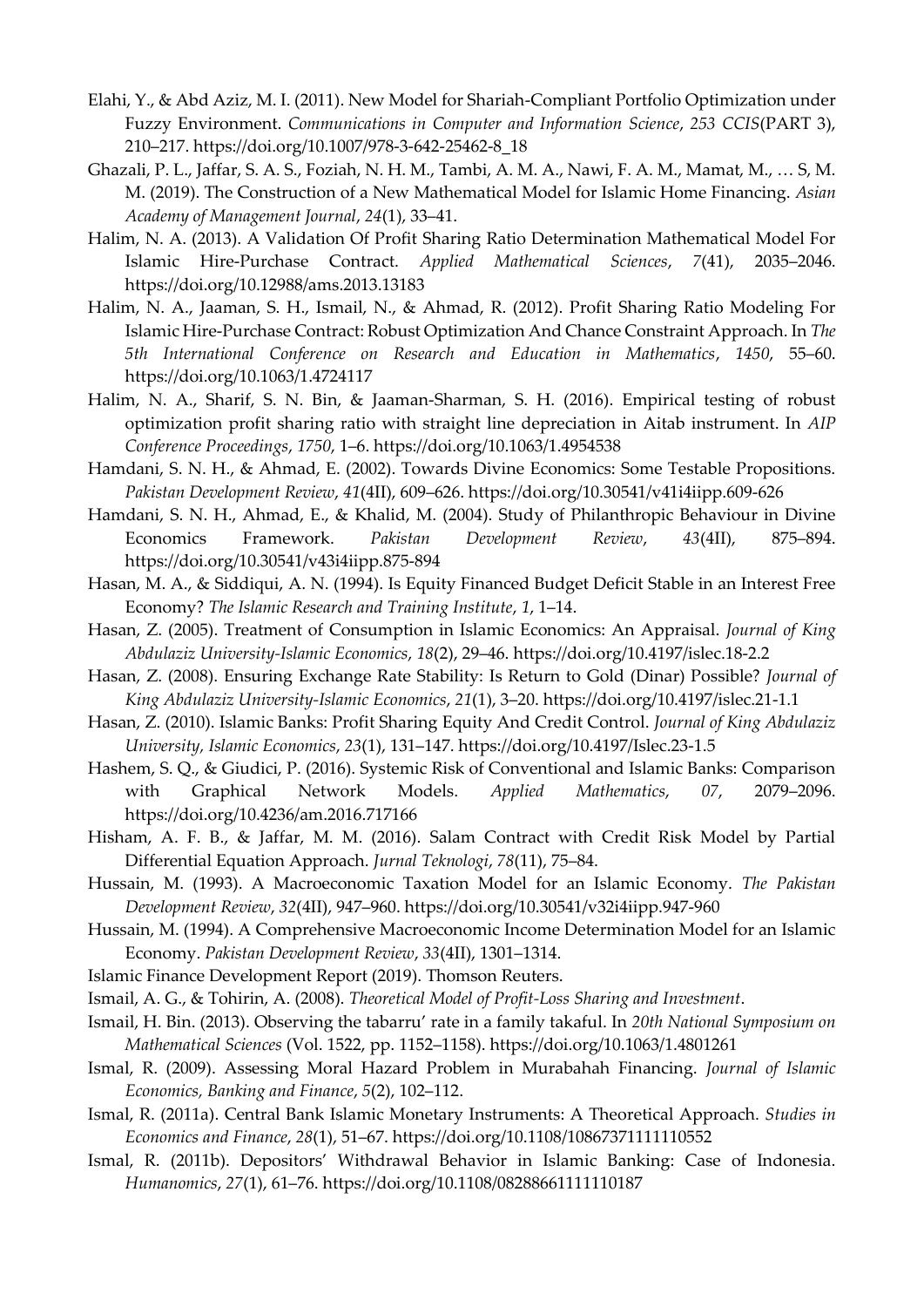- Ismal, R. (2012). Formulating Withdrawal Risk and Bankruptcy Risk in Islamic Banking. *International Journal of Islamic and Middle Eastern Finance and Management*, *5*(1), 63–77. https://doi.org/10.1108/17538391211216848
- Ismal, R. (2013). The Islamic Gracious Monetary Instruments: A Theoretical Approach. *Economic and Administrative Sciences*, *29*(1), 63–80.
- Ismal, R. (2014). An Optimal Risk Return Portfolio of Islamic Banks. *Humanomics*, *30*(4), 286–303. https://doi.org/10.1108/H-08-2013-0055
- Ismal, R. (2014). Assessing the Gold Murabahah in Islamic Banking. *International Journal of Commerce and Management*, *24*(4), 367–382. https://doi.org/10.1108/IJCoMA-05-2012-0034
- Ismal, R., & Hidayat, S. E. (2016). A Proposed Formula for Reserve Requirement–Financing to Deposit Ratio: The Case of Islamic Banking in Indonesia. In *Macroprudential Regulation and Policy for the Islamic Financial Industry* (pp. 121–131). https://doi.org/10.1007/978-3-319-30445-8
- Jaffar, M. M. (2010). New Mushórakah Model In Managing Islamic Investment. *ISRA International Journal of Islamic Finance*, *2*(2), 25–36.
- Jaffar, M. M. (n.d.). Mathematical Musyarakah Model in Managing Islamic Investment Between Two Parties Using Two Profit Sharing Rates.
- Jaffar, M. M., Zain, S. M., & Jemain, A. A. (2017). Diminishing Musyarakah Investment Model Based on Equity. In *AIP Conference Proceedings* , *1905*, 1–6. https://doi.org/10.1063/1.5012143
- Jehle, G. A. (1992). An Islamic Perspective on Inequality in Pakistan. *Pakistan Development Review*. https://doi.org/10.30541/v31i3pp.295-316
- Keen, S. (2017). Discounting for Future Costs and Benefits: Economic versus Social Evaluation of Projects. *Journal of King Abdulaziz University, Islamic Economics*, *30*(1), 91–102. https://doi.org/10.4197/Islec.30-1.9
- Khaldi, K., & Hamdouni, A. (2018). Islamic Financial Intermediation Compared to Ribaoui Financial Intermediation: A Theoretical and Mathematical Analysis. *International Journal of Economics and Financial Issues*, *8*(3), 268–283.
- Khaled, S. A., & Khandker, A. W. (2015). Profit-loss Sharing Contract Formation under Zero Interest Financial System. *Journal of King Abdulaziz University, Islamic Economics*, *28*(2), 75–107. https://doi.org/10.4197/Islec.28-2.3
- Khan, H. (2015). Some Implications of Debt versus Equity-Based Financing in The Backdrop of Financial Crises. *Journal of King Abdulaziz University, Islamic Economics*, *28*(1), 165–180. https://doi.org/10.4197/Islec.28-1.7
- Khan, M, F. (1984). Macro Consumption Function in an Islamic Framework. *Journal of Research Islamic Economics*, *1*(2), 3–25. https://doi.org/10.1007/978-1-349-07728-1\_11
- Khan, M. F. (1994). Comparative Economics of Some Islamic Financing Techniques. *Islamic Economic Studies*, *2*(1), 35–68.
- Khan, M. F. (2013). Theorizing Islamic Economics: Search for a Framework for Islamic Economic Analysis. *JKAU: Islamic Economics*, *26*(1), 209–242. https://doi.org/10.4197/Islec
- Khan, M. S. (1986). Islamic Interest-Free Banking : A Theoretical Analysis. *Palgrave Macmillan Journals and International Monetary Fund*, *33*(1), 1–27.
- Khan, W. M. (1989). Towards an Interest-Free Islamic Economic System. *JKAU: Islamic Economics*, *1*, 3–38.
- Kia, A. (2001). Speculative Activities, Efficiency and Normative Stock Exchange. *Journal of King Abdulaziz University-Islamic Economics*, *13*(1), 31–50. https://doi.org/10.4197/islec.13-1.2
- Kiaee, H., Abrishami, H., & Sobhani, H. (2013). Islamic Banking Performance vs Its Conventional Counterpart : Using Stochastic Optimal Control Method. *Journal of Islamic Economics Banking and Finance*, *9*(4), 58–76. https://doi.org/10.12816/0031375
- Martan, S. S., Jabarti, A. A. H., Abdul-Fattah, A, F., & Sofrata, H. (1984). Islamic vis-a-vis Traditional Banking A " fuzzy-set " Approach, *JKAU: Islamic Economics*, *2*(1), 29–44.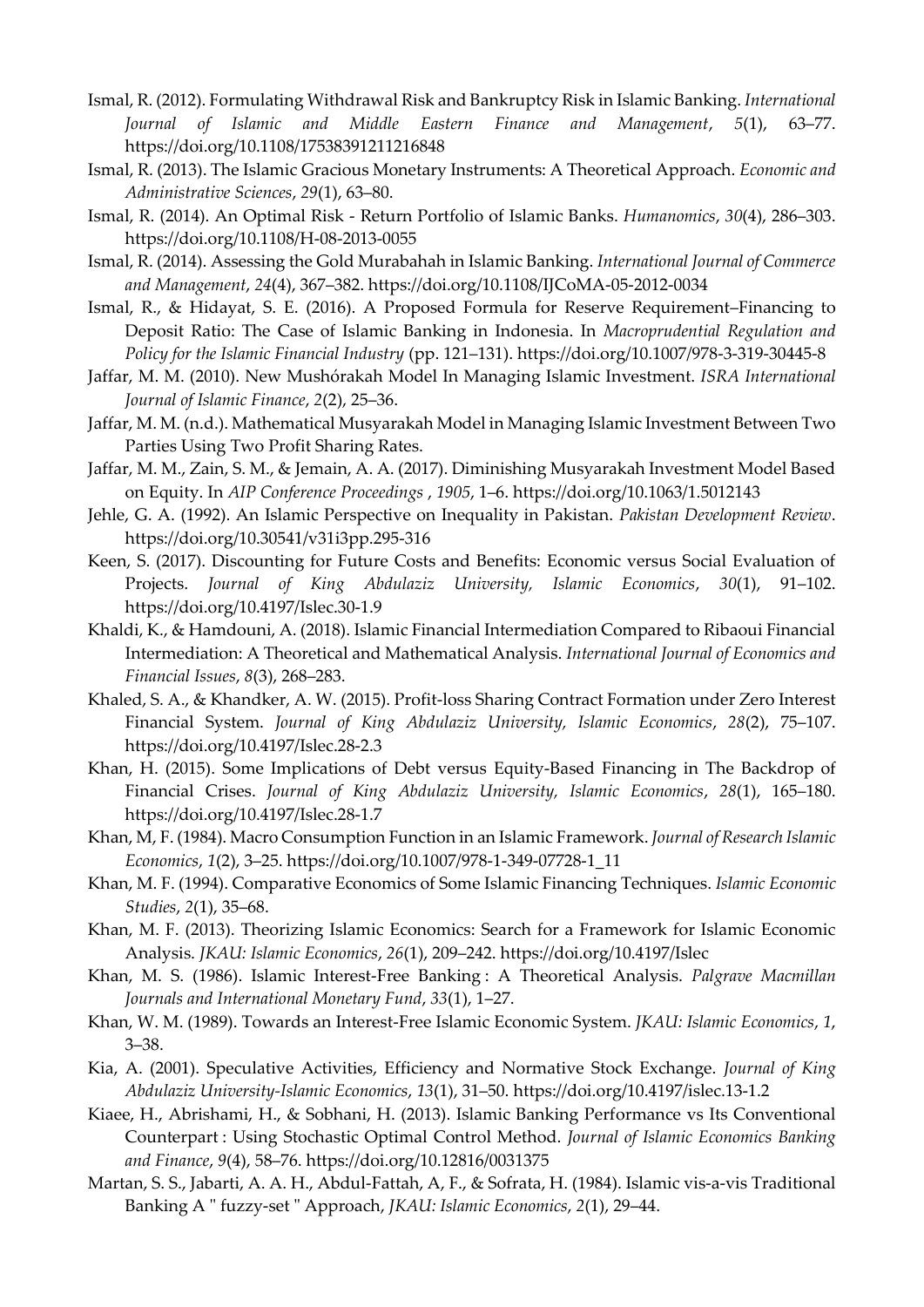- Metwally, Mokhtar, M. (1984). The Role of the Stock Exchange in An Islamic Economy. *Journal of Research Islamic Economics*, *2*(1), 19–28.
- Mirakhor, A. (1993). Equilibrium in a Non-Interest Open Economy. *JKAU: Islamic Economics*, *5*, 3–23. https://doi.org/10.5089/9781451944983.001
- Mirakhor, A. (1996). Cost of Capital and Investment in a Non-Interest Economy. *Islamic Economic Studies*, *4*(1), 35–47.
- Mirakhor, A., & Krichene, N. (2014). *Introductory Mathematics and Statistics for Islamic Finance*.
- Mohd Jaffar, M. (2010). Mudharabah and musyarakah models of joint venture investments between two parties. In *International Conference on Science and Social Research (CSSR 2010)* (pp. 42–47). https://doi.org/10.1109/CSSR.2010.5773814
- Mohd Jaffar, M., & Mohd Isa, N. B. (2011). The Net Present Value of Mudharabah and Musharakah Models. In *International Conference on Business, Engineering and Industrial Applications*,30–34. https://doi.org/10.1109/ICBEIA.2011.5994253
- Mostafa, E. H., Abdenbi, E., & Widiane, K. (2016). Modelling and Assessment of Product Musharaka Islamic Financial Risk. *Journal of Applied Finance and Banking*, *6*(3), 157–167. Retrieved from http://0-

search.proquest.com.mylibrary.qu.edu.qa/abicomplete/docview/1789066559/abstract/68A7D3 69932641DBPQ/1%5Cnhttp://0-

media.proquest.com.mylibrary.qu.edu.qa/media/pq/classic/doc/4057013761/fmt/pi/rep/NONE ?hl=islamic%2Cislamic%2Cfinances%2Cfinance%2Cfinan

- Olorogun, L. A. (2015). A Proposed Contribution Model for General Islamic Insurance Industry. *Islamic and Middle Eastern Finance and Management*, *8*(1), 114–131. https://doi.org/10.1108/IMEFM-04-2014-0032
- Omar, A., & Jaffar, M. M. (2016). The Continuous Model of Stochastic Mudharabah Investment. *Pertanika Journal of Social Sciences and Humanities*, *24*, 83–92.
- Putri, L. W., Subhan, M., & Rosha, M. (2018). Model Matematika Zakat dalam Pengurangan Kemiskinan. *Journal of Mathematics*, *1*, 46–51.
- Rahman, M., Isa, C.R., Tu, T.T., Sarker, M., & Masud, M.A.K. (2020). A bibliometric analysis of socially responsible investment sukuk literature. *Asian Journal of Sustainability and Social Responsibility*, 5(7).
- Rehman, S., & Othman, R. (1994). Islamic economics literature: A bibliometric analysis. *Intellectual Discourse*, 2(2), 131-144.
- Ruslan, S. Z. M., & Jaffar, M. M. (2017). Application of Numerical Method in Calculating The Internal Rate of Return of Joint Venture Investment Using Diminishing Musyarakah Model. In *Conjunction with 4th International Postgraduate Conference on Science and Mathematics*, *1847*, 1–7. https://doi.org/10.1063/1.4983862
- Rusydiana, A.S. (2020). Literature studies of Islamic economics and finance research in Scopus indexed journal Q1. *Al-Muzaraah Journal*, 8(1), 39-56.
- Samson, A. A., Jaffar, M. M., & Ismail, N. (2008). Comparing mathematical models of Musyarakah Mutanaqisah with Bai bithaman ajil. In *Simposium Kebanggan Sains Matematik Ke-16*, 454–463.
- Sapuan, N. M., Sanusi, N. A., Ismail, A. G., & Wibowo, A. (2015). Optimal Profit Sharing Contract and Principal-Agent Value in Islamic Bank. *Advanced Science Letters*, *21*(6), 1837–1841. https://doi.org/10.1166/asl.2015.6132
- Saputra, J., Kusairi, S., & Sanusi, N. A. (2017). Modeling the Premium and Contract Properties of Family Takaful (Islamic Life Insurance). *Journal of King Abdulaziz University, Islamic Economics*, *30*(2), 135–157. https://doi.org/10.4197/Islec.30-2.12
- Shahadat Hossain, M. (2006). A development planning application of relational epistemology. *Humanomics*, *22*(2), 98–112. https://doi.org/10.1108/08288660610669392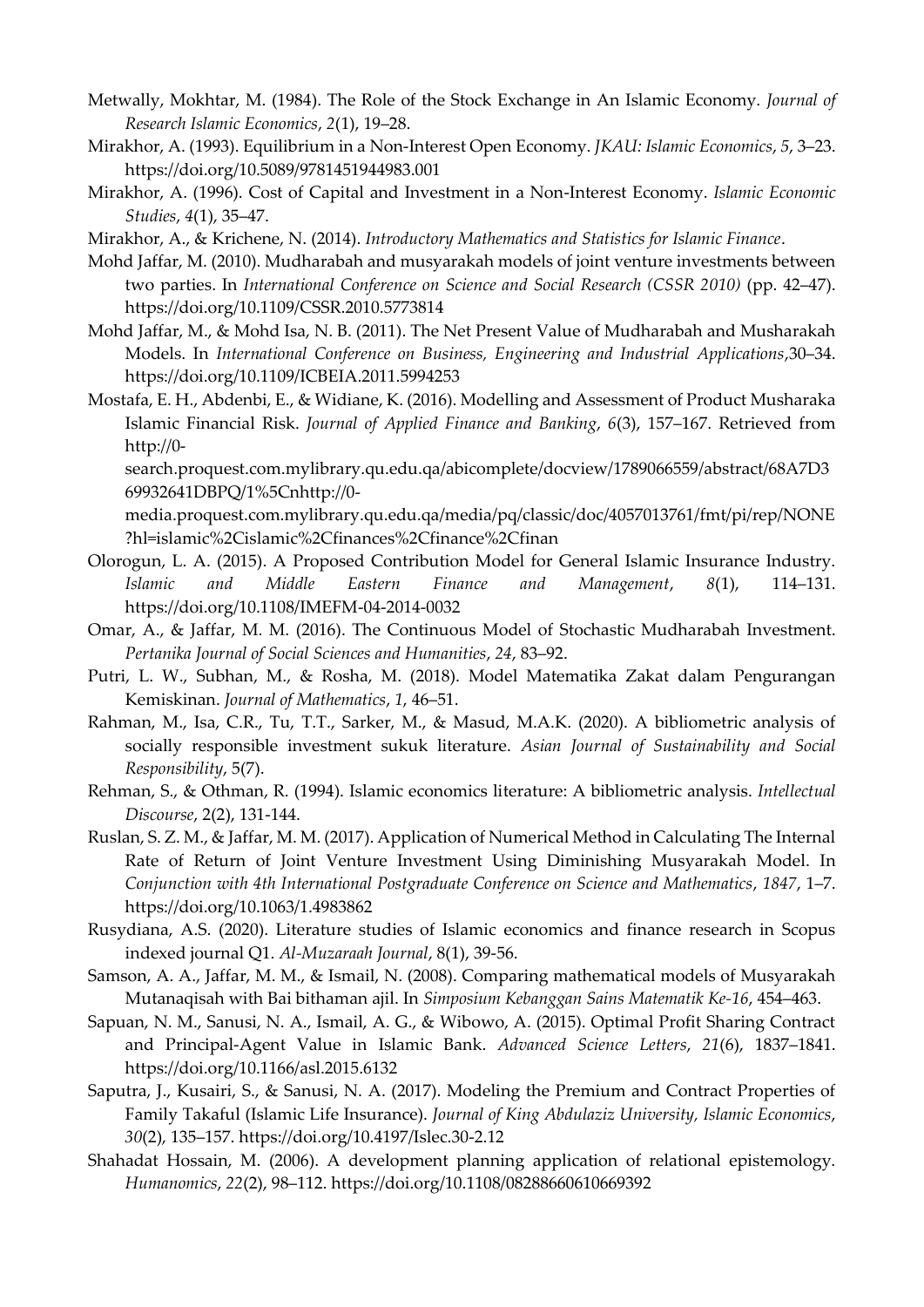- Shamsudin, A. F., Abidin, I. Z., Hashim, J., Yusof, S. W., Yusof, A., & Hasim, H. (2015). Inter-state burden cost model and their management for waqf financing of higher education. *Al Qimah Al Mudhafah The Journal of Management and Science*, *1*(1), 1–12.
- Shodiq, M. C. F., Fauzia, A. S., & Nisa, A. P. K. (2015). Zakat Effect in Promoting Just Pareto Efficiency. In *International Congress on Islamic Economics and Finance*, 3, 145–155.
- Subhan, M. (2018). A Mathematical Model of Economic Population Dynamics in a Country That Has Optimal Zakat Management. *IOP Conference Series: Materials Science and Engineering*, *335*(1), 1– 5. https://doi.org/10.1088/1757-899X/335/1/012051
- Sugema, I., Bakhtiar, T., & Effendi, J. (2009). Keunggulan Sistem Keuangan Berbasis Bagi Hasil Dan Implikasinya Pada Distribusi Pendapatan. *Jurnal Keuangan Dan Perbankan*, *13*(3), 506–517. Retrieved from http://jurnal.unmer.ac.id/index.php/jkdp/article/view/1097
- Sugema, I., Bakhtiar, T., & Effendi, J. (2010). Interest Versus Profit-Loss Sharing Credit Contract: Effciency And Welfare Implications. *International Research Journal of Finance and Economics*, *45*(45), 58–67.
- Sumarti, N. (2018). A Mathematics Model for Determinating the Value of Ijarah Contract. In *IOP Conference Series: Materials Science and Engineering* , *288*, 1–6). https://doi.org/10.1088/1757- 899X/288/1/012111
- Sumarti, N., & Marendri, A. D. (2017). A Mathematical Model of PLS Scheme of Small Investment for Traditional Market Traders Using The Semi-Fuzzy Logic Approach. *Islamic Monetary Economics and Finance*, *2*(2), 173–192. https://doi.org/10.21098/jimf.v2i2.650
- Sumarti, N., Fitriyani, V., & Damayanti, M. (2014). A Mathematical Model of the Profit-Loss Sharing (PLS) Scheme. *Procedia - Social and Behavioral Sciences*, *115*, 131–137. https://doi.org/10.1016/j.sbspro.2014.02.421
- Sumarti, N., Sidarto, K. A., Syamsuddin, M., Mardiyyah, V. F., & Rizal, A. (2015). Some Problems on The Making of Mathematical Modelling of A Profit-Loss Sharing Scheme Using Data Simulation. *Mathematical and Fundamental Sciences*, *47*(1), 1–11. https://doi.org/10.5614/j.math.fund.sci.2015.47.1.1
- Tag El-Din, S. E.-D. (1997). Conventional Growth Policy and The Forgotten Potential Resource: A Case for the Ethical Economic Resource. *Journal of King Abdulaziz University-Islamic Economics*, *9*(1), 3–28. https://doi.org/10.4197/islec.9-1.1
- Tag El-Din, S. I. (1992). Debt and Equity in a Primary Financial Market: A Theory with Islamic Implications. *Journal of King Abdulaziz University-Islamic Economics*, *4*(1), 3–34. https://doi.org/10.4197/islec.4-1.1
- Van Eck, N.J., & Waltman, L. (2007a). VOS: A new method for visualizing similarities between objects. *Proceedings of the 30th Annual Conference of the German Classification Society*, 299-306.
- Van Eck, N.J., & Waltman, L. (2007b). Bibliometric mapping of the computational intelligence field. *International Journal of Uncertainty, Fuzziness and Knowledge-based Systems*, 15(5), 625-645.
- Van Eck, N.J., & Waltman, L. (2010). Software survey: VOSviewer, a computer program for bibliometric mapping. *Scientometrics*, 84(2), 523-538.
- Wahid, Abu, N, M. (1985). Islamic Banks and A Theory of Optimal Profit Sharing. *Islamic Studies*, *24*(3), 390–396.
- Wahyudi, I., & Sakti, A. (2016). Analyzing The Profit-Loss Sharing Contracts with Markov Model. *Communications in Science and Technology*, *1*(2), 78–88. https://doi.org/10.21924/cst.1.2.2016.17
- Wolf, F., Nabin, M. H., & Bhattacharya, S. (2018). A Mathematical Demonstration of the Viability of Profit/Loss Sharing as a Debt Alternative in Presence of Market Frictions. *Journal of Emerging Market Finance*, *17*(3\_suppl), 1–17. https://doi.org/10.1177/0972652718798075
- Yusof, S. A., & Amin, M. R. (2007). A Survey on the Objective of the Firm and Models of Producer Behavior in the Islamic Framework. *Journal of King Abdulaziz University-Islamic Economics*, *20*(2), 3–16. https://doi.org/10.4197/islec.20-2.1